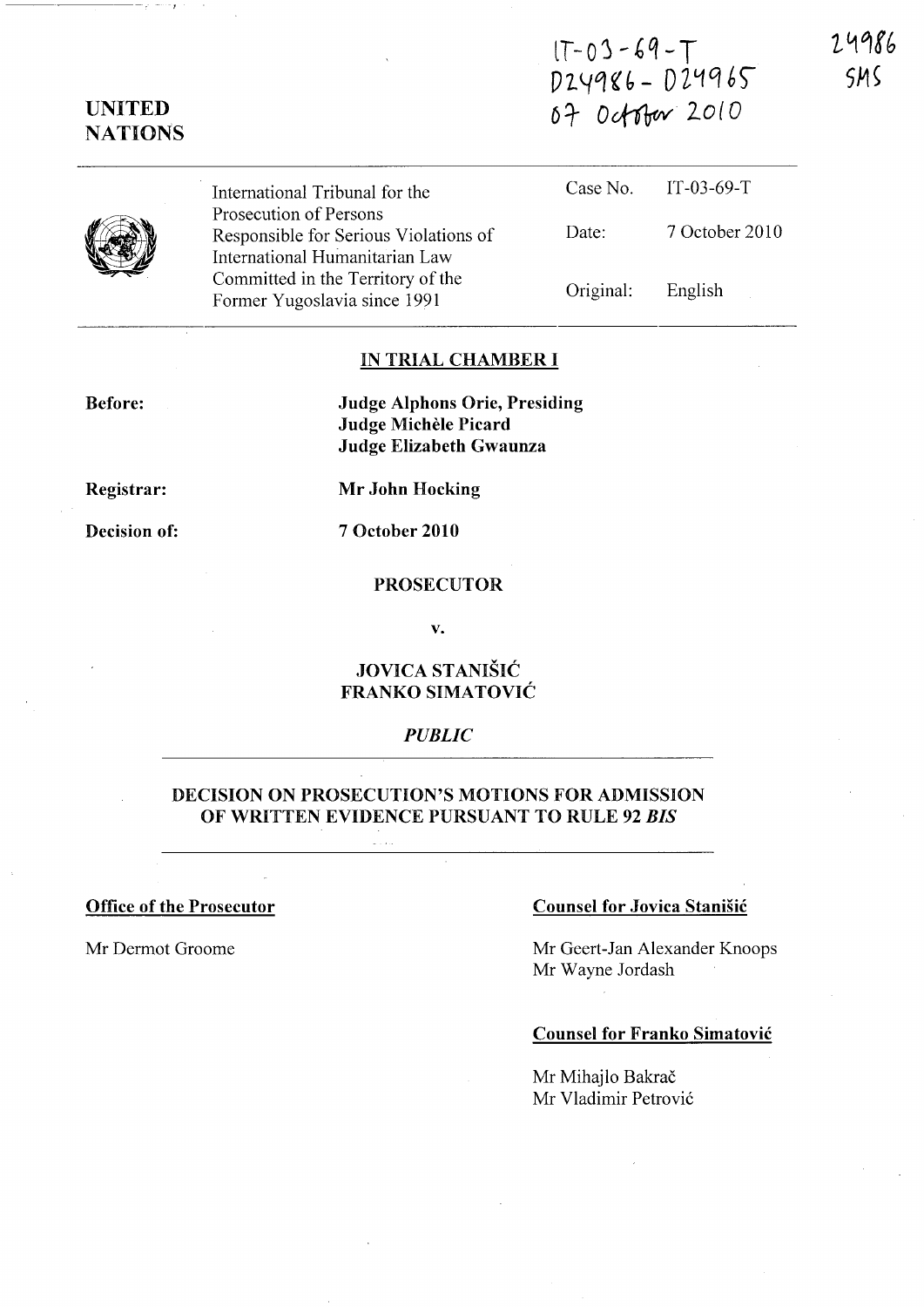# **I. PROCEDURAL HISTORY**

~-----~~--- ----

1. On 21 May 2007, the Prosecution filed a confidential and partly *ex parte* motion ("First Motion") wherein it sought the admission of the written evidence of 60 witnesses pursuant to Rule *92 bis* of the Rules of Procedure and Evidence of the Tribunal (respectively, "92 *bis* witnesses" and "Rules").<sup>1</sup> On 9 July 2007, both Defence teams filed their responses.<sup>2</sup> On 16 July 2007, the Prosecution requested leave to reply and replied to the Defence responses.<sup>3</sup>

2. On 18 June 2007, the Prosecution filed a notification that 14 of the 92 *bis* witnesses would be giving partial *viva voce* testimony.4 On the same day, the Prosecution filed a Rule 92 *bis* motion in relation to Witness B-071<sup>5</sup> and a partial Rule 92 *bis* motion in relation to Witness Strinović.<sup>6</sup>

3. On 25 February 2008, the Prosecution filed a motion to withdraw 15 of the 92 *bis*  witnesses.<sup>7</sup> This motion was granted by Trial Chamber III. $^8$ 

4. On 18 March 2008, Trial Chamber III decided that two 92 *bis* witnesses would more appropriately be considered under Rule 92 *fer* of the Rules.<sup>9</sup>

5. On 26 August 2008, the Prosecution filed a motion to withdraw and replace the written statement of Witness Ahmetović (one of the 92 *bis* witnesses).<sup>10</sup> The Stanisić Defence responded on

Motion for Admission of Written Evidence Pursuant to Rule 92 *bis* with Confidential Annexes A through K and *Ex Parte* and Confidential Annex L, confidential and partly *ex parte,* 21 May 2007.

<sup>2</sup>  Defence Response to 'Prosecution Motion for Admission of Written Evidence Pursuant to Rule *92bis'* with Confidential Annex, partly confidential, 9 July 2007 ("Simatovic Response"); Defence Response to Prosecution Motions Pursuant to Rule *92bis,* Notification Pursuant to Rule *94bis,* and Request for Leave to Exceed Page Limit, confidential, 9 July 2007 ("Stanisic Response"). On 29 May 2007, the Simatovic Defence filed a request to extend the time period allotted to respond to the First Motion, Defence Motion to Postpone Deadline for Filing Response on Prosecution Motions for Admission of Written Evidence Pursuant to Rule *92bis, 92ter* and *92quater,* 29 May 2007. The request was granted by Trial Chamber Ill, then seised of the case, Decision on Several Applications to ModifY Terms of the Work Plan and Order Following a Rule 65 *ter* Conference, 1 June 2007.

 $\overline{3}$ Prosecution's Leave to Reply and Reply to Defence Responses to Prosecution's Motions for Admission of Written Evidence Pursuant to Rule 92 *bis,* 16 July 2007 ("Reply").

 $\overline{4}$ Prosecution's Notification of Crime Base Witnesses the Prosecution Intends to Call for Partial *Viva Voce*  Testimony with Confidential Annex A, partly confidential, 18 June 2007.

<sup>5</sup> Prosecution's Motion for the Admission of Written Evidence of Witness B-071 Pursuant to Rule *92bis* with Confidential and *Ex Parte* Annex, partly confidential, 18 June 2007.

<sup>6</sup> Prosecution's Submission of the Expert Report of Professor Dr Davor Strinovic Pursuant to Rule 94 *bis* and Motion for the Admission of Transcripts Pursuant to Rule 92 *bis(D),* 18 June 2007.

<sup>7</sup>  Prosecution Motion to Withdraw 17 Pending Applications for Admission of Evidence in Written Form under 92 *bis*  and 92 *quater,* confidential, 25 February 2008.

<sup>8</sup> Decision on Prosecution Motion to Withdraw 17 Pending Applications for Admission of Evidence in Written Form under Rules 92 *bis* and 92 *quater* of the Rules, 18 March 2008.

<sup>9</sup>  Decision on Prosecution's Motion for Admission of Written Statements and Associated Exhibits Pursuant to Rule *92 bis* of the Rules, 18 March 2008.

<sup>10</sup>  Prosecution Motion for Replacement of Written Evidence of Witness Husein Ahmetovic Pursuant to Rule 92 *bis*  with Confidential Annexes A through C, partly confidential, 26 August 2008 ("Ahmetovic Motion").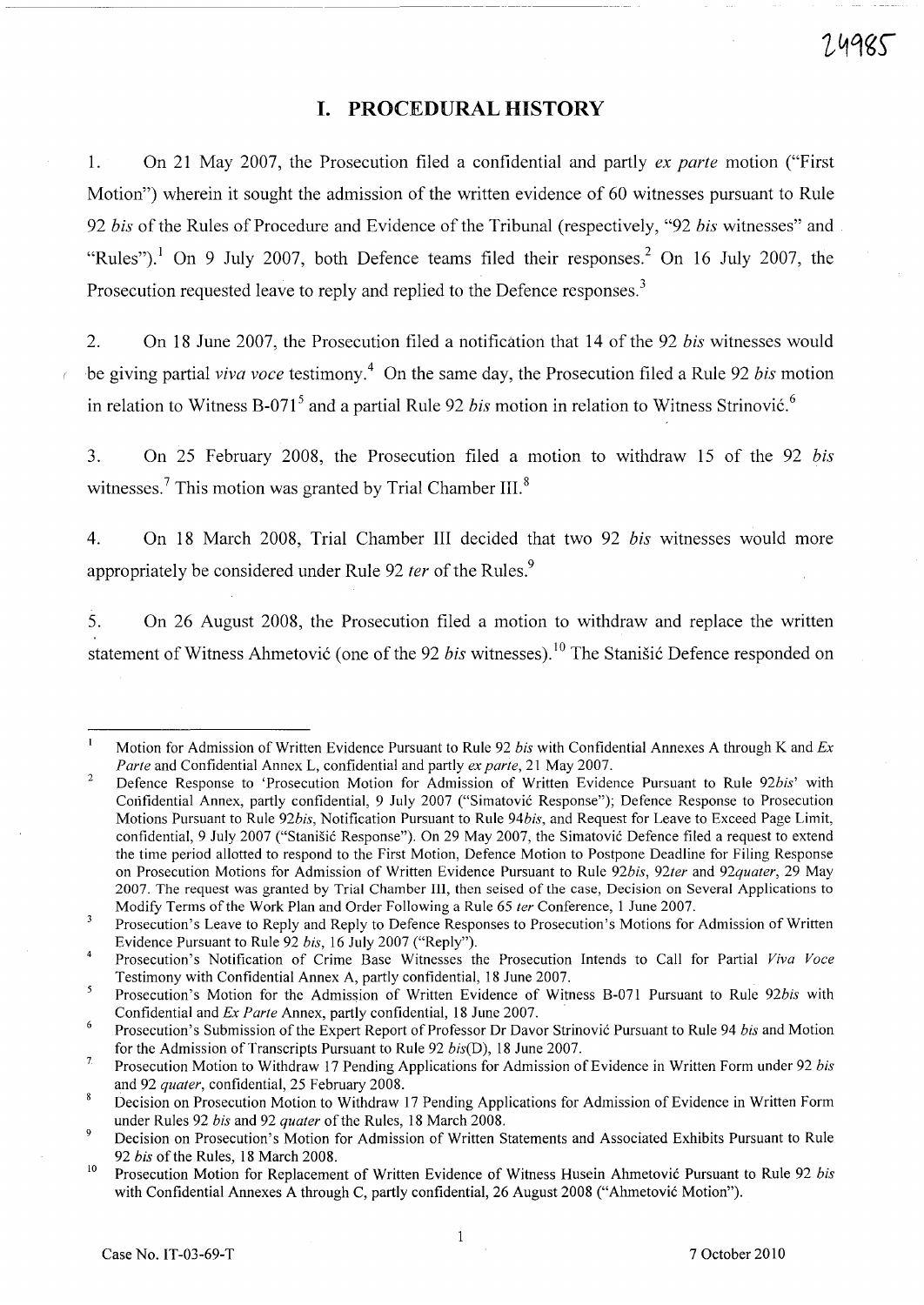9 September 2008.<sup>11</sup> The Simatović Defence did not file a response. The Prosecution then requested leave to reply and replied on 16 September 2008.<sup>12</sup>

6. On 5 May 2009, the Prosecution changed the mode of testimony of two further 92 *bis*  witnesses to partial *viva voce* testimony. 13

7. On 6 July 2009, the Chamber granted the Prosecution's request to call 11 additional witnesses, six of whom were 92 *bis* witnesses who had previously been removed and were thereby reinstated. 14

8. On 13 October 2009, 24 November 2009, and 5 July 2010, the Prosecution provided the Chamber with an update on protective measures for all witnesses, proposing that the unredacted evidence of all 92 *bis* witnesses with protective measures be admitted under seal while any public versions be redacted to protect the witnesses' identities.<sup>15</sup>

9. On 14 October 2009, the Prosecution filed a motion requesting protective measures for selected witnesses, including two 92 *bis* witnesses ("Protective Measures Motion").<sup>16</sup> The Stanišić Defence response to the Protective Measures Motion was filed on 25 November 2009.<sup>17</sup> The Simatović Defence did not respond.

<sup>11</sup>  Defence Response to Prosecution Motion for Replacement of Written Evidence of Witness Husein Ahmetovi6 Pursuant to Rule 92 *bis*, confidential, 9 September 2008 ("Stanišić Ahmetović Response").

<sup>12</sup>  Prosecution Request for Leave to Reply and Reply to "Defence Response to Prosecution Motion for Replacement of Written Evidence of Witness Husein Ahmetovic Pursuant to Rule 92 *his,"* confidential, 16 September 2009 ("Ahmetovi6 Reply").

<sup>13</sup>  Prosecution Notification of Change of Mode of Testimony (Witnesses [C-1230 and C-1232]), confidential, 5 May 2009.

<sup>14</sup>  Hearing of 6 July 2009, T. 1824 ("Witness Order"). The witnesses are C-1102, B-1626, C-1175, B-1638, C-1201, C-1211.

<sup>15</sup>  Prosecution Reassessment of Protective Measures with Annex, confidential and *ex parte,* 13 October 2009 ("Reassessment"), Prosecution Submissions on Status of Protective Measures with Annex, confidential, 24 November 2009 ("Second Reassessment"); Prosecution Update on Status of Protective Measures, confidential, 5 July 2010 ("Third Reassessment"). See Reassessment, para. 9, Second Reassessment, para. 6.

<sup>16</sup>  Prosecution Motion for Protective Measures with Confidential and *Ex-Parte* Annex, confidential and partly *ex parte,* 14 October 2009 (92 *his* witnesses at issue are Witnesses C-1202 and C-1231).

<sup>17</sup>  Defence Response to Prosecution Motion for Protective Measures, confidential, 25 November 2009 ("Protective Measures Response"). The Stanišić Defence submitted on 28 October 2009 that it could not properly respond to the Protective Measures Motion because it contained an *ex parte* annex, Defence Response to the Prosecution Motion for Protective Measures with Confidential and *Ex-Parte* Annex, confidential, 28 October 2009. On 11 November 2009, the Chamber ordered the *ex parte* status of the annex be lifted, Order Lifting *Ex Parte* Status of Annex to Confidential Prosecution Motion for Protective Measures, confidential, 11 November 2009.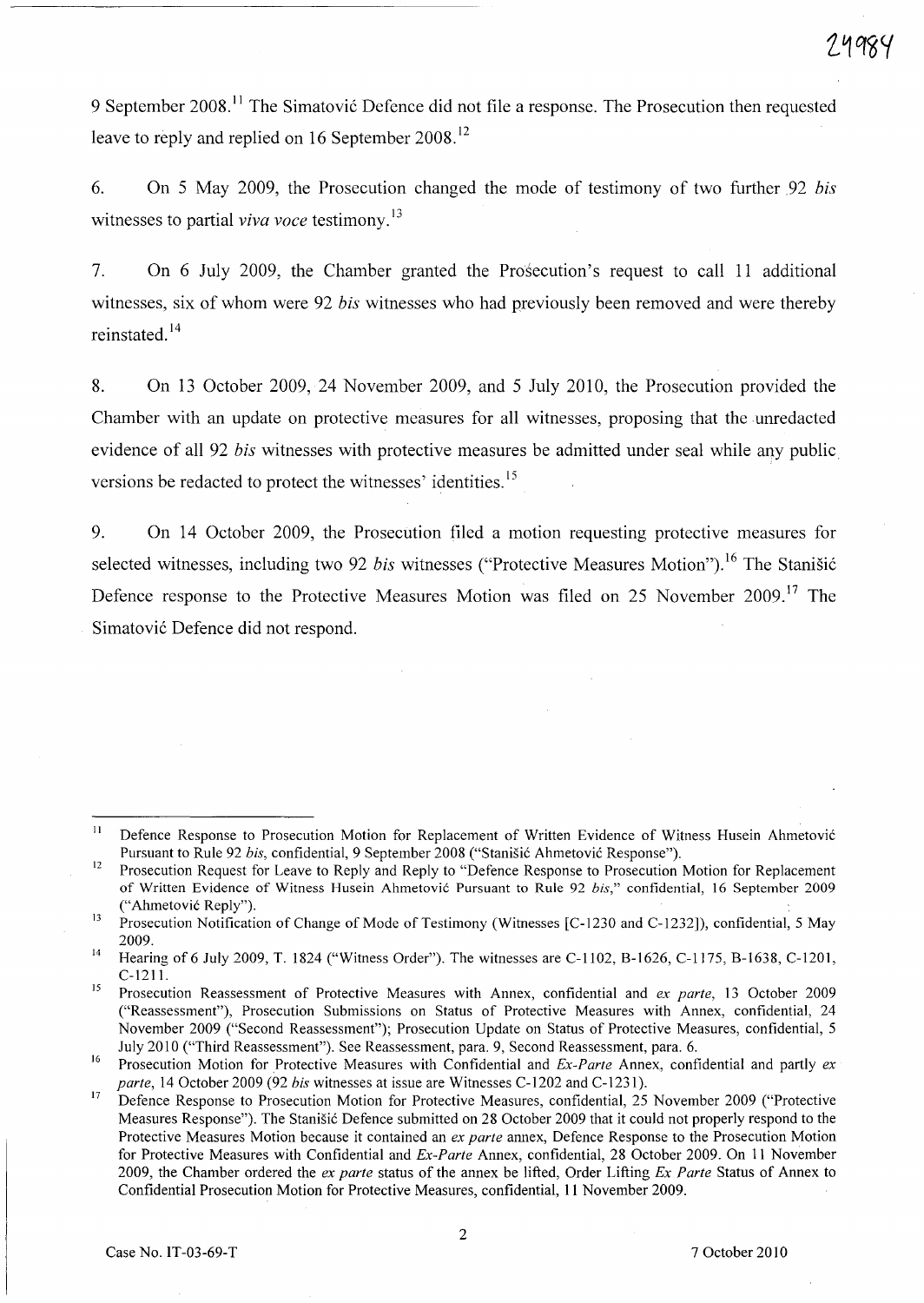10. On 13 November 2009, the Prosecution filed a submission giving an updated presentation of the evidence proffered for every 92 *bis* and 92 *ter* witness ("Submission"). 18 Neither Defence team filed a response.

11. On 20 January 2010, the Prosecution requested re-classification of Witness C-1089 as a 92 *bis* witness, seeking admission of his evidence pursuant to Rule 92 *bis* or, alternatively, under Rule *92 quater.* <sup>19</sup>

12. The most recent Prosecution witness list was filed on 23 February 2010 and identified 25 92 *bis* witnesses.<sup>20</sup>

13. On 29 March 2010, due to the death of a witness, the Prosecution requested re-classification of the First Motion in relation to Witness Ahmetovi6, seeking admission of his evidence pursuant to Rule 92 *quater.21 ·* 

14. On 6 September 2010, due to the death of a witness, the Prosecution requested reclassification of the First Motion in relation to Witness B-1775 seeking admission of his evidence pursuant to Rule 92 *quater.*<sup>22</sup>

# II. SUBMISSIONS OF THE PARTIES

#### A. First Motion

15. The Prosecution submits that the evidence it seeks to have admitted ("Proffered Evidence") is relevant and does not go to the acts and conduct of Jovica Stanišić and Franko Simatović (collectively, "the Accused"). The Prosecution submits that parts of the Proffered Evidence are cumulative in nature, concern the relevant historical, political or military background to the conflict or relate to the impact of crimes upon victims. $^{23}$ 

<sup>18</sup>  Prosecution Submission on 92 *ter* and 92 *bis* witnesses with Confidential Annexes A and B, partly confidential, 13 November 2009; Corrigendum to Prosecution Submission on 92 ter and 92 *bis* witnesses with Confidential Annexes A & B, partly confidential, 16 November 2009 ("Corrigendum").

<sup>19</sup>  Prosecution Motion to Convert Mode of Testimony for C-1089, 20 January 2010. This Chamber had initially dealt with the testimony of Witness C-I089 in a previous decision, Decision on Prosecution's Motion for Admission of Written Statements and Associated Exhibits Pursuant to Rule 92 *bis* of the Rules, 18 March 2008.

<sup>20</sup>  Corrigendum to Prosecution Updated Witness List, confidential, 23 February 2010 ("Updated Witness List").

<sup>21</sup>  Prosecution Motion for Admission of Evidence of Witness Husein Ahmetovic Pursuant to Rule 92 *quater*, public with confidential Annex B, 29 March 2010 ("Reclassification Motion").

<sup>22</sup>  Prosecution Motion for Admission of Evidence of Witness JF-070 Pursuant to Rule 92 *quater,* public with confidential Annexes A and B, 6 September 2010.

<sup>23</sup>  First Motion, paras 10-11.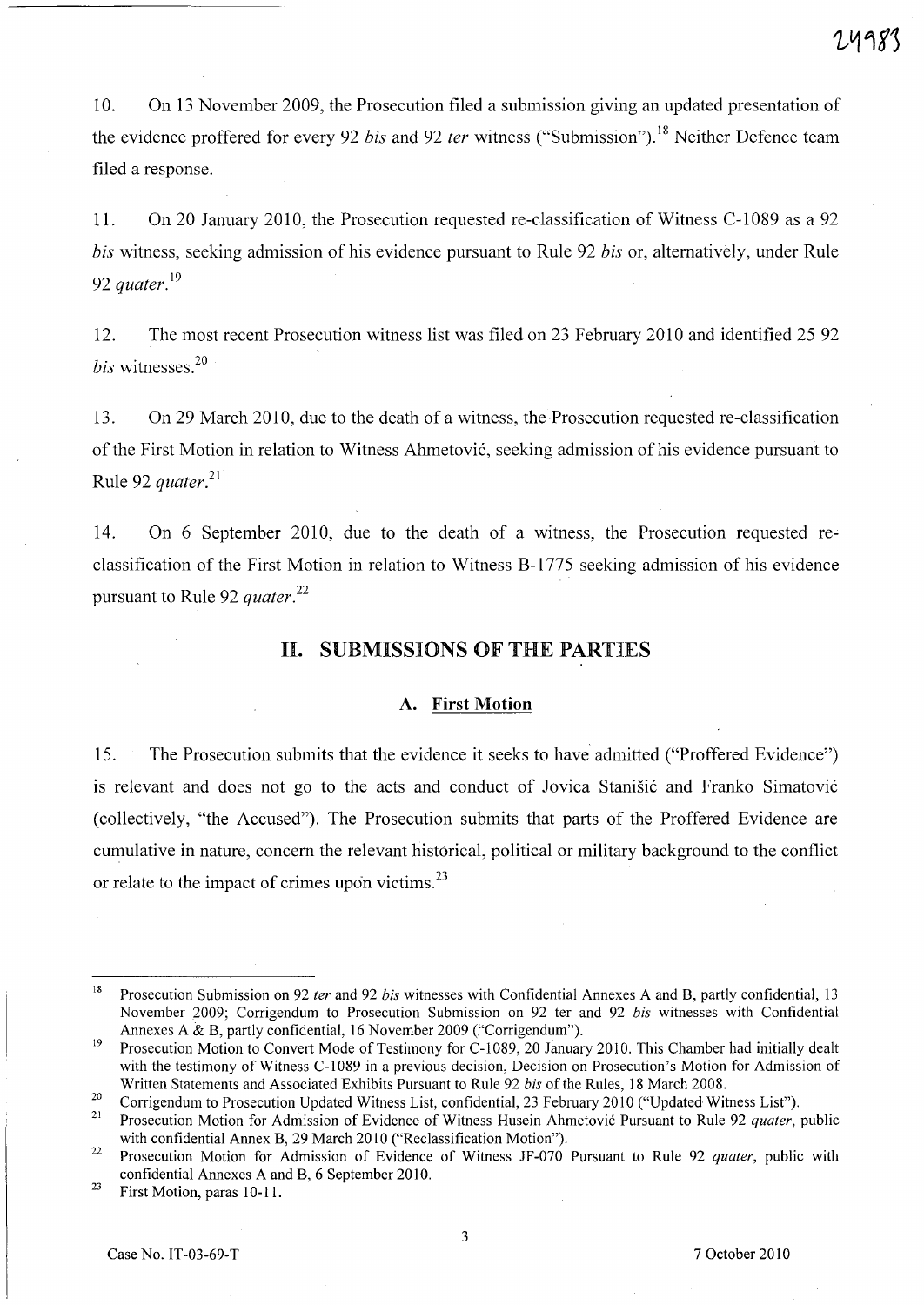16. The Prosecution asserts that the Proffered Evidence should be admitted in order to reduce the length of trial as well as to lessen the burden upon victims and spare them having to travel to the Tribunal again to provide evidence they have already given in previous cases.<sup>24</sup> The Prosecution also points out that some of the Proffered Evidence was admitted in previous cases under Rule 92 *bis?5* 

# **B. Simatovic Response**

17. The Simatovic Defence submits that evidence cannot be admitted under Rule 92 *bis* of the Rules if it pertains to the acts and conduct of the Accused and that, accordingly, no evidence can be admitted under this rule if it pertains to the acts of people who were subordinated to the Accused or who were members of the same alleged joint criminal enterprise ("JCE").<sup>26</sup> The Simatovic Defence alternatively argues that such evidence must be tested by cross-examination.<sup>27</sup> The Simatović Defence submits that cross-examination is essential to Simatović's right to a fair trial, in light of both his right under the Statute to confront witnesses and the fact that the evidence the Prosecution seeks to admit relates to critical and live issues between the parties.<sup>28</sup>

## **c. Stanisic Response**

18. The Stanisic Defence requests leave to exceed the word limit in its Response.<sup>29</sup>

19. The Stanisic Response asserts that the First Motion should be rejected in light of the Accused Stanišić's right to a fair trial and, more specifically, to cross-examine witnesses. $30$ Alternatively, the Stanisic Defence requests that the witnesses be required to appear for crossexamination.<sup>31</sup> In support of this request, the Stanisic Defence argues that it should be able to crossexamine witnesses when their evidence constitutes proof of a critical element of the Prosecution's case; when a substantial part of the evidence is hearsay; or when cross-examination of a witness in other proceedings does not deal adequately with issues that are relevant to the current proceedings. $32$ 

<sup>28</sup> Simatović Response, paras 13-14.

<sup>&</sup>lt;sup>24</sup> First Motion, para. 12.<br><sup>25</sup> First Mation, page 12.

 $\frac{25}{26}$  First Motion, para. 13.

<sup>&</sup>lt;sup>26</sup> Simatović Response, para. 5.<br><sup>27</sup> Simatović Basance, para. 12

<sup>&</sup>lt;sup>27</sup> Simatović Response, para. 12.

<sup>&</sup>lt;sup>29</sup> Stanišić Response, para. 7.<br> $\frac{30}{2}$  Stanišić Perponse, paras 8

 $rac{30}{31}$  Stanišić Response, paras 8-9.

 $\frac{31}{32}$  Stanišić Response, para. 14.

Stanišić Response, paras 15-16.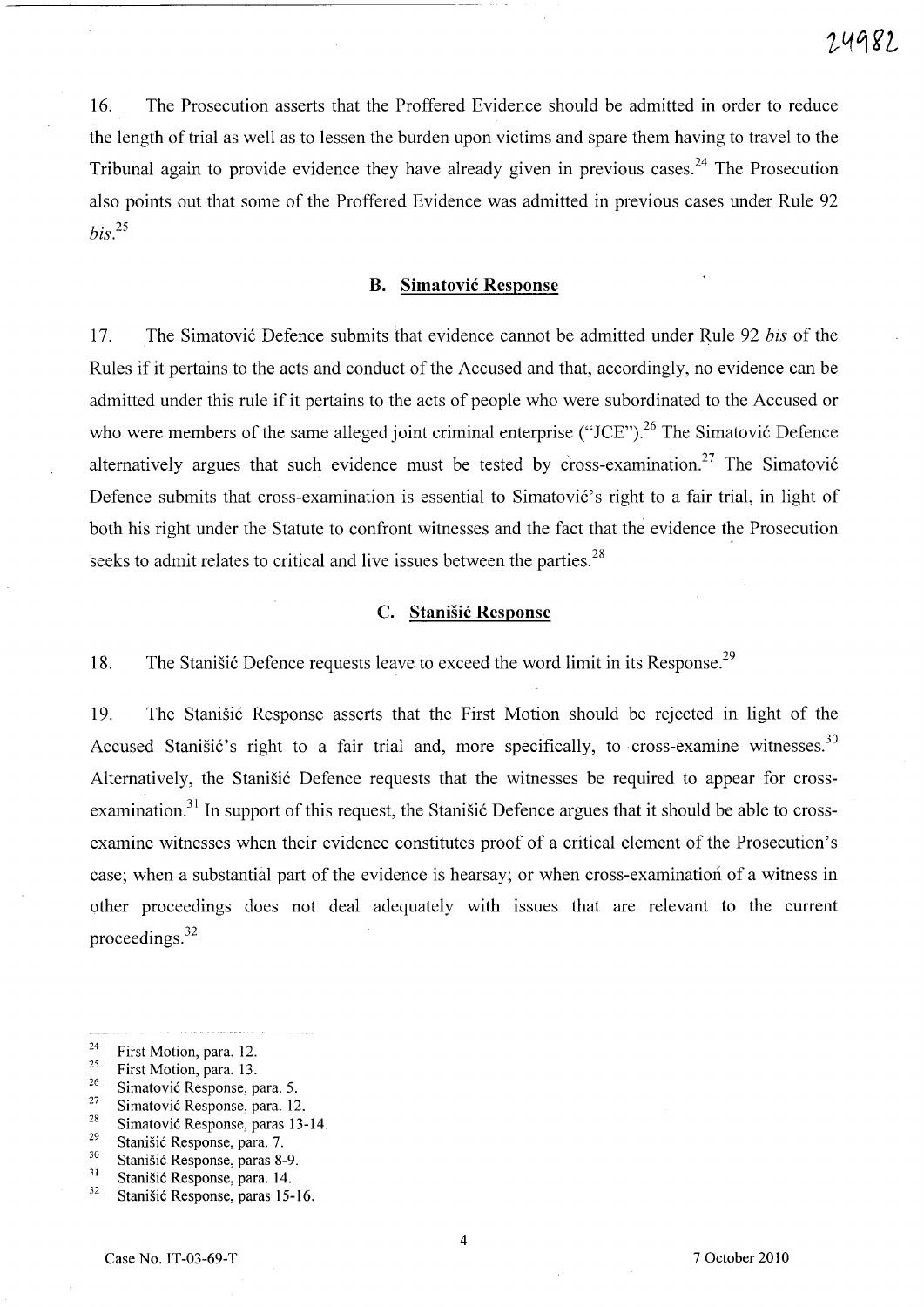20. The Stanisic Defence submits that the acts or conduct of co-members of the alleged *lCE,* as well as the organisation, movement, and acts of special units which are attributed to the State Security Service ("DB"), are pivotal issues in the Prosecution's case; evidence relating to these matters is not merely crime-base evidence and should be subject to cross-examination.<sup>33</sup> The Stanisic Defence also singles out specific witnesses whom it seeks to cross-examine on these grounds. <sup>34</sup>

21. The Stanisic Defence cites the Appeals Chamber in *Prosecutor v. Radoslav Brdanin;* which held that members of a "first category" *lCE* can be held responsible for acts committed by physical perpetrators who are not members of that *lCE.<sup>35</sup>*The Stanisic Defence therefore argues that, in light of this case law, evidence relating to the acts and conduct of physical perpetrators is pivotal to the Prosecution's case.<sup>36</sup>

22. The Stanisic Defence further submits that the documents associated with the written statements and transcripts should not be admitted under Rule 92 *bis*.<sup>37</sup> The Stanisic Defence opposes the admission of certain documents by arguing that they were not tendered through the relevant witness,  $38$  while others relate to witnesses who have never testified before the Tribunal.<sup>39</sup>

23. Finally, the Stanisic Defence opposes the admission of associated documents that were not included on the Prosecution's Rule 65 *ter* exhibit list. 40 The Stanisic Defence argues that they were not informed in an adequate and timely manner of the Prosecution's intention to request for admission of these documents into evidence. $41$ 

#### **D. Reply**

24. The Prosecution rejects the Defence's understanding of the scope of the term "acts and conduct of the Accused".42 According to the Prosecution, Rule 92 *bis* material going to the acts and

<sup>33</sup>  Stanišić Response, paras 15-16, 19.

<sup>34</sup>  Stanišić Response, para. 17. The 92 *bis* witnesses specifically objected to by the Stanišić Defence include: C-1211, *B-1626,* C-1175, C-II02, C-1141, B-I108, *B-1459, B-I778, B-1115,* JF-003, C-1129, C-1162, C-1194, C-1215, B-1049, B-1047, MM-043, C-I091, C-1166, B-1517, *B-1237,* and *B-1769.* Other 92 *bis* witnesses specifically objected to by the Stanišić Defence have been subsequently removed from the Prosecution's Updated Witness List or are no longer put forth as 92 *bis* witnesses.

<sup>35</sup>  Stanišić Response, para. 18; see also *Prosecutor v. Brđanin*, Case No. IT-99-36-A, Judgement, 3 April 2007, paras 410-414.

<sup>36</sup>  Stanišić Response, para. 18.

<sup>37</sup>  Stanišić Response, paras 27-37. See also argument from Simatović Response, para. 14.

<sup>38</sup>  Stanišić Response, paras 31-32.

<sup>39</sup>  Stanišić Response, para. 33.

<sup>40</sup>  Stanišić Response, para. 36.

<sup>41</sup>  Ibid.

<sup>42</sup>  Reply, para. 6.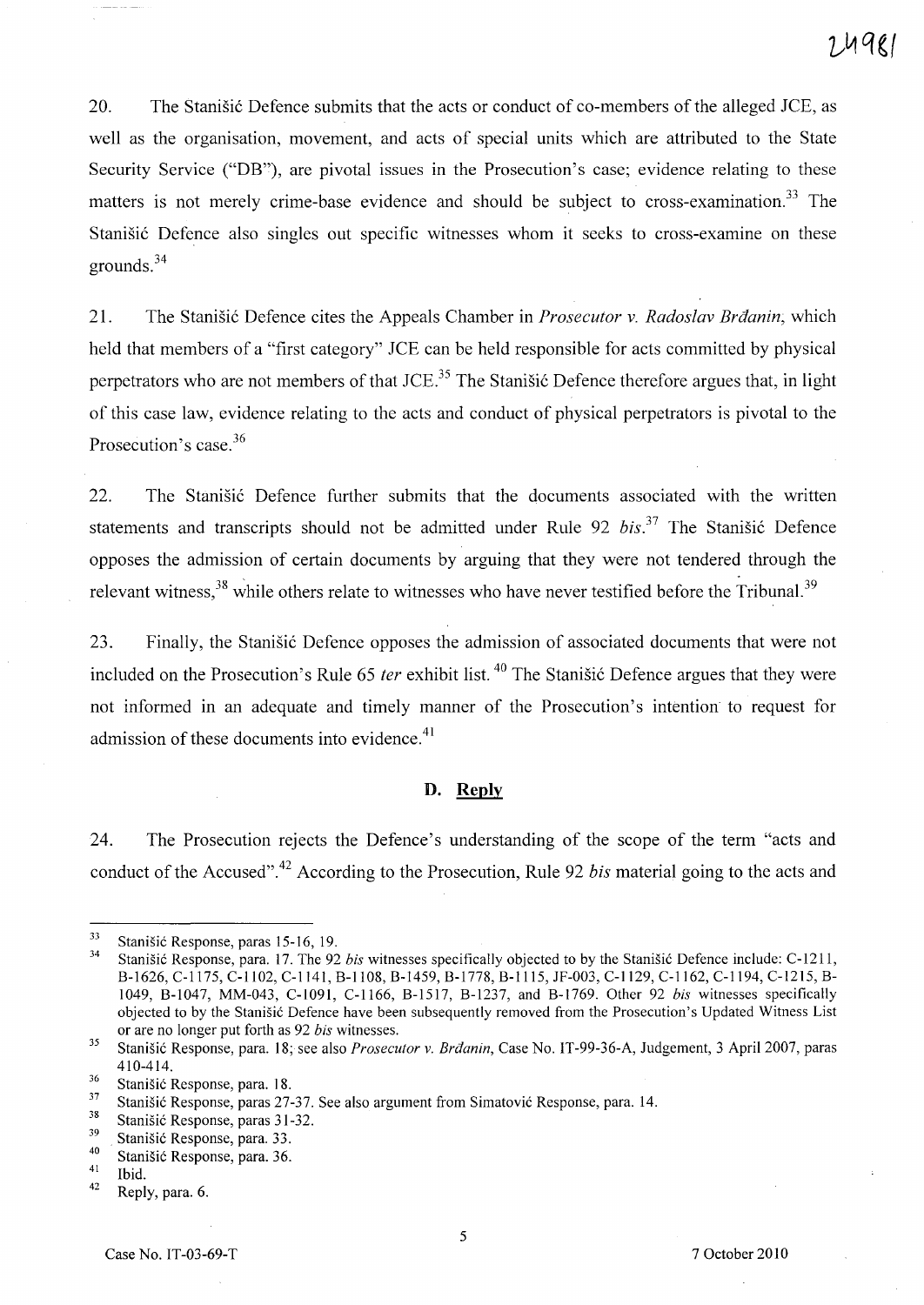conduct of others can be admitted, even if later relied upon to establish the state of mind of an accused.<sup>43</sup> The Prosecution avers that none of the evidence called into question in the Defence Responses, including evidence pertaining to the organisation, movement, and acts of special units elsewhere attributed to the DB, is so proximate to the Accused's acts and conduct as to warrant the denial of their admission into evidence.<sup>44</sup> The Prosecution asserts that the disputed evidence will be linked to the Accused through other witnesses who will be called to give *viva voce* testimony or as partial 92 *bis/92 ter* witnesses.<sup>45</sup>

# E. **Ahmetovic Motion, Response, Reply and Reclassification Motion**

25. The admission of Witness Ahmetović's evidence pursuant to Rule 92 *quater* was dealt with by the Chamber's oral decision of 1 June 2010.<sup>46</sup>

## **F. Protective Measures Motion and Response**

26. Also relevant to this Decision are the Prosecution's requests for protective measures for Witnesses C-1202 and C-1231.<sup>47</sup> The Prosecution asserts that Witness C-1202 would suffer psychological harm "from hearing his name mentioned in court" without such measures and refers to a medical report dated 25 April 2006 that describes the witness's struggles with Post Traumatic Stress Disorder ("PTSD").<sup>48</sup> Witness C-1231 lives close to the former Serbian Krajina and sees former Army of Republic of Serbian Krajina ("SVK") members on a daily basis.<sup>49</sup> The Prosecution argues these facts expose the witnesses to present danger. 5o Accordingly, the Prosecution seeks that their names and identifying details be redacted from any publicly admitted statements and that they be referred to only by pseudonym in any public filing.<sup>51</sup>

27. The Stanisic Defence argues that protective measures for these two witnesses should be denied as an objective basis for their fears has not been established.<sup>52</sup> The Stanišić Defence further asserts that Witness C-1202's fears are substantiated by a medical report that has not been disclosed

- $^{46}$  T. 5585-5589.
- $^{47}$  Protective Measures Motion, para. 1.<br> $^{48}$  Protective Measures Motion, para. 5.
- <sup>48</sup> Protective Measures Motion, para. 6; Annex A.
- <sup>49</sup> Protective Measures Motion, para. 8; Annex A.  $^{50}$  Ibid
- $\frac{50}{51}$  Ibid.
- $51$  Protective Measures Motion, para. 14.

 $^{43}$  Reply, para. 7.

 $^{44}$  Reply, para. 8.

 $\frac{45}{46}$  Ibid.

<sup>52</sup> Protective Measures Response, para. 12.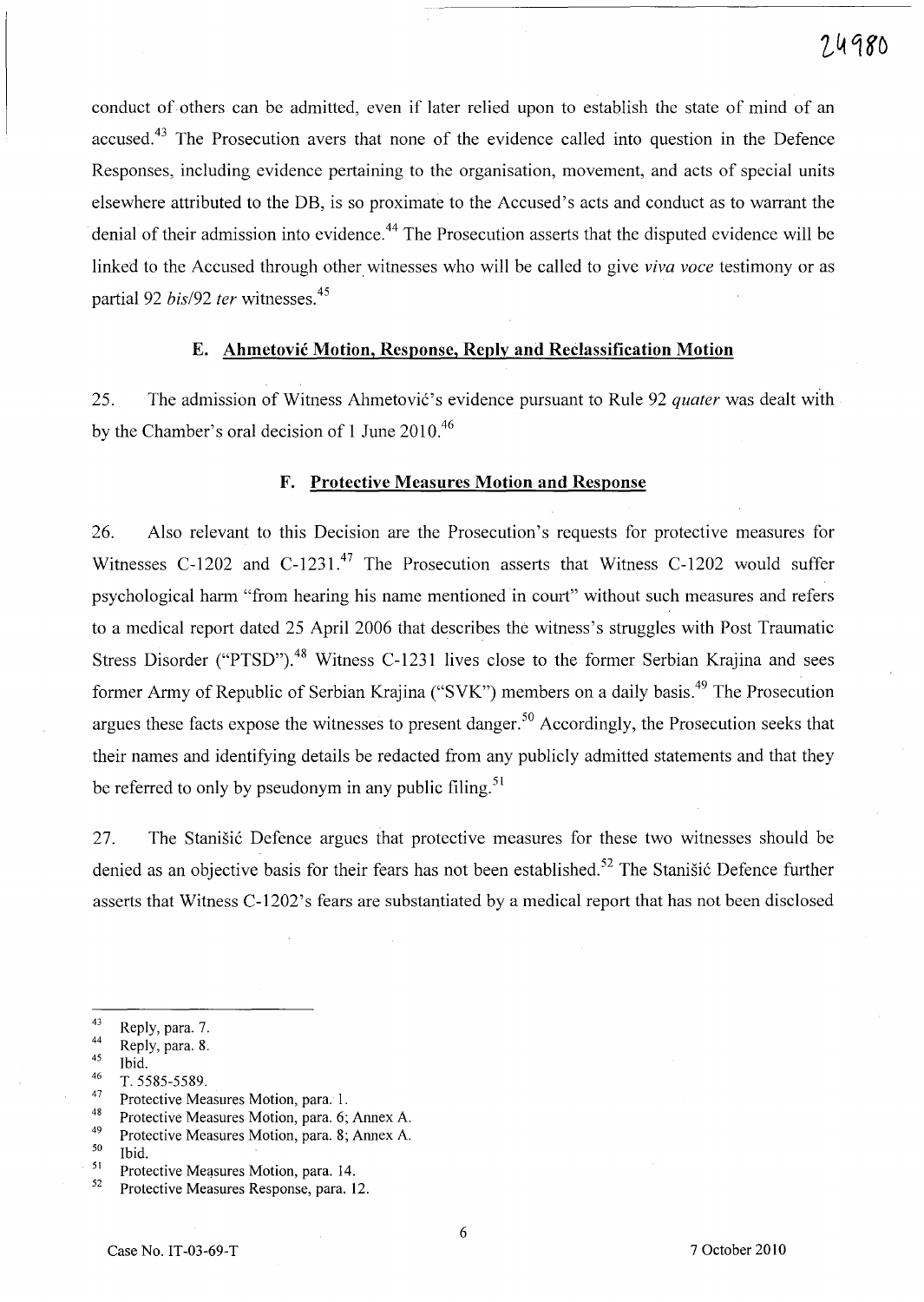to the Defence, and that Witness C-1231's fear of Serbs returning to the witness's neighbourhood is an insufficient basis to grant protective measures.<sup>53</sup>

#### G. Submission and Corrigendum

28. In its Submission, in addition to asking for consideration on the updated Proffered Evidence of every 92 bis witness in the Corrigendum Annex, the Prosecution asks to convert the mode of testimony for Witness B-1237 from 92 bis to 92 ter and Witness B-1115 from 92 ter to 92 bis.<sup>54</sup> The Prosecution also requests that 65 *ter* numbers be given for all proposed pieces of Rule 92 *bis* evidence in the Corrigendum Annex which have not had 65 *ter* numbers formally assigned to them. <sup>55</sup>

## III. APPLICABLE LAW

29. As the Rules and jurisprudence indicate, determining whether to admit evidence pursuant to Rule 92 bis of the Rules involves a six-part analysis. First, as with all evidence, the Rule 92 bis material must be relevant and have probative value. Second, the Chamber must verify that the written statement or transcript does not concern the acts and conduct of the Accused. Third, the Chamber must evaluate the statement or transcript's contents pursuant to the discretionary factors outlined in Rule 92 bis (A). Fourth, the written statement must meet the formal requirements outlined in Rule 92 bis (B). Fifth, even if all requirements of admission pursuant to Rule 92 bis are met, the Chamber may decide in its discretion to require the maker of the statement to appear for cross-examination. Sixth, once the written statements and transcripts are deemed admissible, the Chamber must decide whether to admit associated exhibits, if any.

## A. Relevance and Probative Value

30. The general admissibility of evidence is governed by Rule 89 of the Rules. Relevant evidence with probative value may be admitted, although it may be excluded when the probative value of the evidence is substantially outweighed by the need to ensure a fair trial.<sup>56</sup>

<sup>56</sup> Rules 89(C) and (D) of the Rules.

 $53$  Protective Measures Response, paras 5-6.

 $\frac{54}{55}$  Submission, para. 13.

<sup>55</sup> Submission, para. 17. This request was granted in Decision on Eleventh, Twelfth, and Thirteenth Prosecution Motions for Leave to Amend Its Rule 65 ter Exhibit List, 10 February 2010, paras 43-44.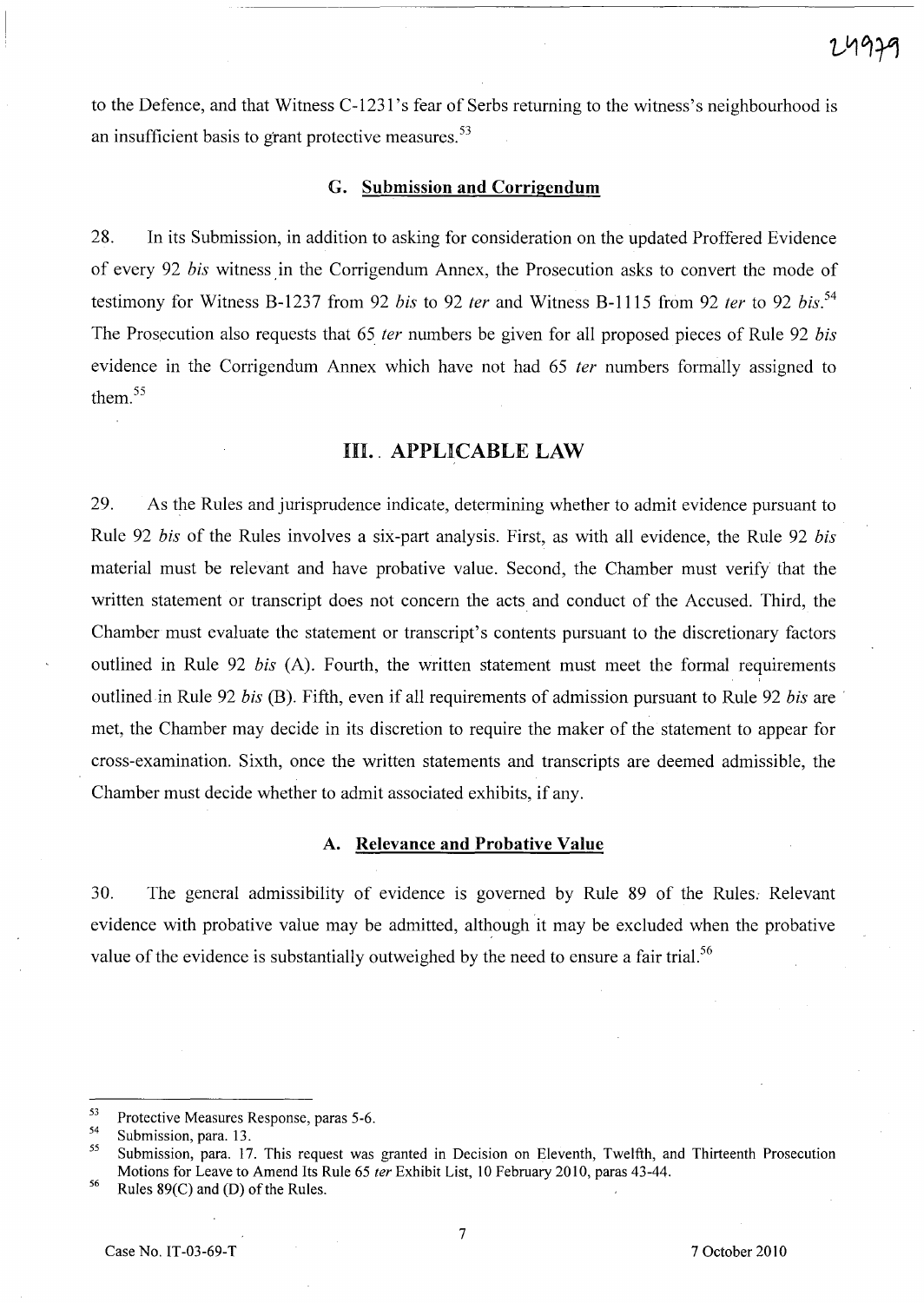#### **B. Acts and Conduct of the Accused**

31. Rule 92 *bis* (A) of the Rules allows for written materials to be admitted as evidence when the content of the materials does not go to the acts and conduct of the accused as charged in the indictment. The term "acts and conduct of the accused" should be given its ordinary meaning: relating to the deeds or behaviour of the accused. 57 As the *Slobodan Milosevic* Trial Chamber discussed, acts and conduct of the accused "should not be extended by fanciful interpretation".<sup>58</sup> Where the Prosecution case alleges the existence of a *JCE*, Rule 92 *bis* (A) of the Rules also excludes any written statement relied upon to establish that the accused participated in the *lCE* or shared with the person who actually did commit the crimes charged the requisite intent for those crimes.<sup>59</sup>

32. The Appeals Chamber in *Galic* made a distinction between (a) the acts and conduct of others who commit the crimes for which the indictment alleges that the accused is individually responsible, and (b) the acts and conduct of the accused as charged in the indictment which establish his responsibility.<sup>60</sup> The Appeals Chamber also held that it is only a written statement which goes to prove the latter acts and conduct which Rule 92 *bis* (A) excludes from the procedure laid down in that Rule. $61$ 

# C. **Discretionary Factors**

33. The Chamber has the discretion to admit evidence under Rule 92 *bis*. Rule 92 *bis* (A)(i) introduces a non-exhaustive list of factors that may be taken into account by the Chamber in favour or against admission of a transcript or a written statement. Factors in favour of admission include situations where the evidence in question is of a cumulative nature; relates to relevant historical, political or military background; consists of an analysis of the ethnic composition of the population; concerns the impact of crimes upon the victims; relates to issues of the character of the accused; or relates to sentencing factors. 62 Factors militating against admission include situations where there is an overriding public interest in such evidence being presented orally; where a party objecting can demonstrate that its nature and source renders it unreliable or that its prejudicial effect outweighs its

*<sup>57</sup> Prosecutor* v. *Stanislav Galic,* Case No. IT-98-29-AR73.2, Decision on Interlocutory Appeal Concerning Rule *92bis(C),* 7 June 2002 *("Galic* Appeals Decision"), paras 9.-12; *Prosecutor* v. *Slobodan Milosevic,* Case No. IT-02- 54-T, Decision on Prosecution's Request to Have Written Statements Admitted Under Rule 92 *bis,* 21 March 2002 *("Milosevic* Decision"), para. 22.

*<sup>58</sup> Milosevic* Decision, para. 22.

*<sup>59</sup> Galic* Appeals Decision, para. 10.

*<sup>60</sup> Galic* Appeals Decision, para. 9.

 $\frac{61}{62}$  Ibid.

<sup>62</sup> Rule 92 *bis* (A)(i) of the Rules.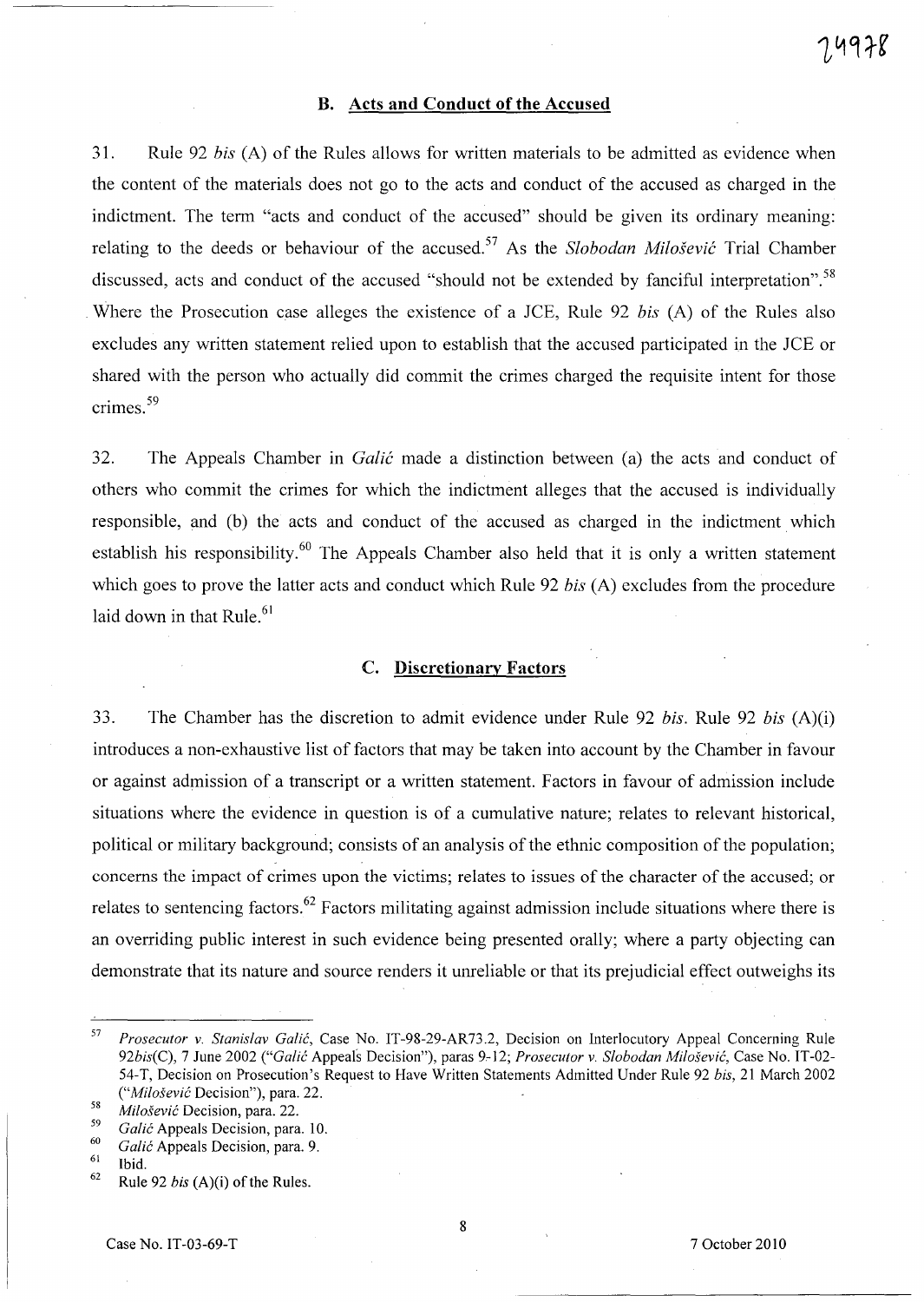probative value; or where there are other factors which make it appropriate for the witness to attend for cross-examination.<sup>63</sup>

# **D. Formal Requirements**

34. In the event that a written statement is sought for admission under Rule 92 *bis* of the Rules, the written statement must comply with the requirements of Rule 92 *bis* (B). A written statement must have a declaration attached wherein the person making the written statement attests to its truthfulness. 64 The declaration must be witnessed and correctly verified by an appropriate person, either a person authorised to witness such a declaration in accordance with the law and procedure of a State or a Presiding Officer appointed by the Registrar of the Tribunal for that purpose. <sup>65</sup>

## E. **Appearance for Cross-Examination**

35. Pursuant'to Rule 92 *bis* CC), a Chamber may require the witness who gave the written statement or whose testimony is recorded by the transcript to appear for cross-examination.<sup>66</sup> Once it is determined that the witness must appear for cross-examination, the admission of any prior statements or testimony is governed by Rule 92 fer. The jurisprudence has considered several factors in making this determination. First, the witness may have to appear for cross-examination if the acts and conduct of persons described in the testimony reach a certain degree of proximity to the accused.<sup>67</sup> Second, Trial Chambers have considered the nature of the evidence in the context of the case against the accused, and have indicated that cross-examination will be necessary where the evidence relates to a "live and important issue between the parties,"<sup>68</sup> is a "critical element of the Prosecution's case",<sup>69</sup> or is "pivotal" to the Prosecution's case.<sup>70</sup> Whether the issues in the proffered evidence are live and important, thus necessitating cross-examination, involves considering them in the context of the specific circumstances of the case. In doing so it is important to assess whether the accused has put this evidence into issue and vigorously put forward a contrary case.<sup>71</sup> Other factors have been considered by various Chambers, including the cumulative nature of the

<sup>63</sup>  Rule 92 *his* (A)(ii) of the Rules.

<sup>64</sup>  Rule 92 *his* (B) of the Rules.

<sup>65</sup>  Rule 92 *his* (B)(i) of the Rules. Rule 92 *his* (B)(ii) lists some content requirements for the attesting declarations.

<sup>66</sup>  See Rules 92 *his* (C) and 92 *ter* of the Rules.

<sup>67</sup>  *Galić* demonstrates how this word should be interpreted literally by giving an example of proximity as being when the actions committed by others occur in the presence of the Accused. See *Ga/ic* Appeals Decision, para. 13.

<sup>68</sup>  *Prosecutor v. Milan Martić*, Case No. IT-95-11-T, Decision on Prosecution's Motions for the Admission of Written Evidence Pursuant to Rule 92 *Bis* of the Rules, 16 January 2006 *("Martic* Decision"), para. 15; *Milosevic*  Decision, paras 24-25.

*<sup>69</sup> Prosecutor* v. *Dusko Sikirica et ai.,* Case No. IT-95-8-T, Decision on Prosecutor's Application to Admit Transcripts Under Rule 92 *his,* 23 May 2001, para. 4.

*<sup>70</sup> Martic* Decision, para. 14. 71 *Milosevic* Decision, para. 24.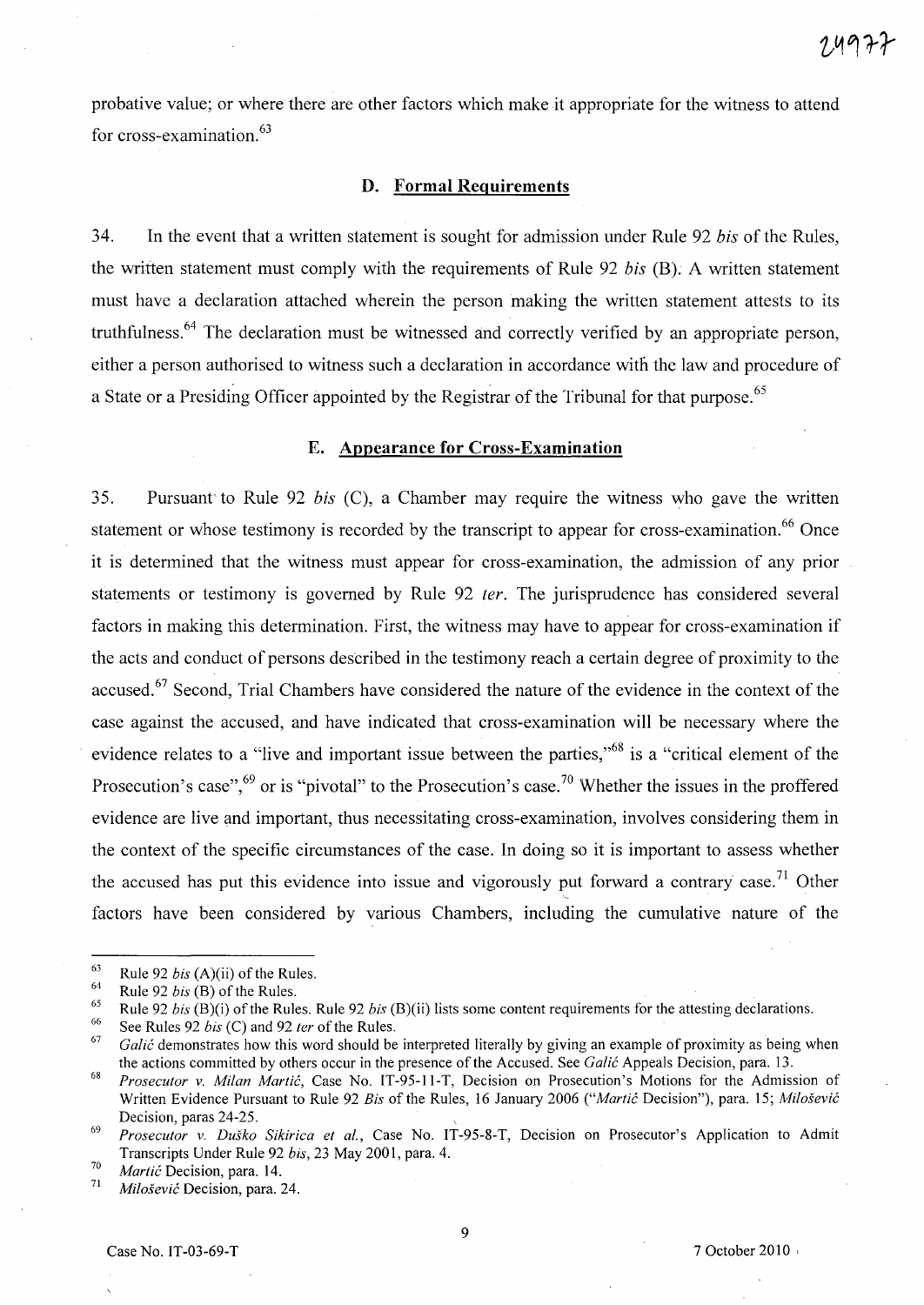evidence<sup>72</sup> and whether the cross-examination in earlier proceedings adequately addressed the issues relevant to the current proceedings.<sup>73</sup>

## F. Associated Exhibits

36. It is well established in the jurisprudence of the Tribunal that exhibits accompanying written statements or transcripts can be admitted along with statements or transcripts where they form an inseparable and indispensable part of the evidence.<sup>74</sup> However, not every document referred to in a written statement or a transcript of a witness automatically forms an "inseparable and indispensable part" of the testimony of that witness. A document falls into this category if the witness actually discussed the document and if it is one without which the written statement or the transcript would become incomprehensible or would be of lesser probative value.<sup>75</sup>

#### G. Protective Measures

37. Article 20 (1) of the Statute of the Tribunal ("Statute") provides that the Trial Chamber shall guarantee the rights of the accused and ensure the protection of victims and witnesses, while Article 21 (2) guarantees a public trial to all accused subject to the dispositions of Article 22 of the Statute concerning the protection of victims and witnesses. Rule 75 (F) of the Rules provides that "once protective measures have been ordered in respect of a victim or witness in any proceedings before the Tribunal (the "first proceedings"), such protective measures: i) shall continue to have effect *mutatis mutandis* in any other proceedings before the Tribunal (the "second proceedings") or another jurisdiction unless and until they are rescinded, varied, augmented in accordance with the procedure set out in this Rule".<sup>76</sup>

<sup>72</sup>  *Milosevic* Decision, para. 23.

<sup>73</sup>  *Martic* Decision, para. 15.

<sup>74</sup>  The Chamber thus rejects the Stanisic Defence argument that Rule 92 *bis* does not apply to the admission of associated exhibits. See *Prosecutor* v. *Dragomir Milosevic,* Case No. TT-98-29/1-T, Decision on Admission of Written Statements, Transcripts and Associated Exhibits Pursuant to Rule 92 *ter,* 22 February 2007, p. 3; *Prosecutor* v. *Mladen Naletilic and Vinko Martinovic,* Case No. IT-98-34-PT, Decision Regarding Prosecutor's Notice of Intent to Offer Transcripts Under Rule 92 *bis(D), 9 July 2001 ("Naletilić Decision")*, para. 8; *Prosecutor* v. *Jadranko Prlic et al.,* Case No. IT-04-74-T, Decision on the Prosecution Motion for Admission of Transcript of Evidence Pursuant to Rule 92 *bis* of the Rules, 28 September 2006, para. 24.

<sup>75</sup>  Decision on Prosecution's Motion for the Admission of Written Evidence of Slobodan Lazarevic Pursuant to Rule *92 ter* with Confidential Annex,16 May 2008, para. 19; *Prosecutor* v. *Milan Lukic and Sredoje Lukic,* Case No. IT-98-32/1-T, Decision on Confidential Prosecution Motion for the Admission of Prior Testimony with Associated Exhibits and Written Statements of Witnesses pursuant to Rule 92 *ter,* 9 July 2008, para. *IS; Prosecutor* v. *Vujadin Popovic et al.,* Case No. TT-OS-88-T, Decision on Prosecution's Motion for Admission of Written Evidence in Lieu of Viva Voce Testimony Pursuant to Rule 92bis, 12 September 2007, para. 23; *Prosecutor v. Paško Ljubičić*, Case No. IT-00-41-PT, Decision on Prosecution's Motion on Admission of Transcripts Pursuant to Rule *92bis* (D), 23 January 2004, p. S; *Naletilic* Decision, para. 8.

<sup>76</sup>  Rule 7S(F).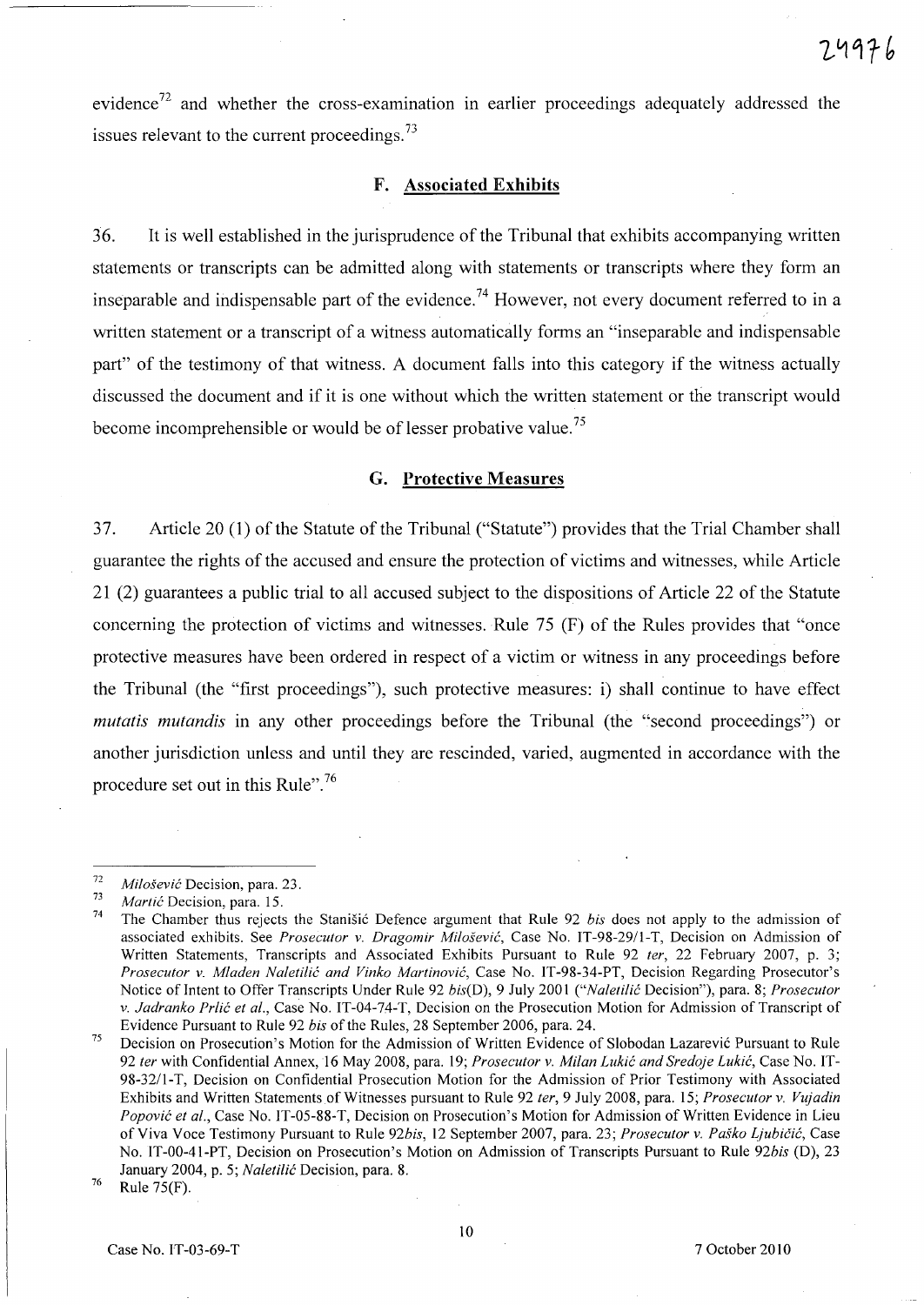38. Rule 75 (A) of the Rules allows the Trial Chamber to "order appropriate measures for the privacy and protection of victims and witnesses, provided that the measures are consistent with the rights of the accused".<sup>77</sup> The moving party must demonstrate an objectively grounded risk to the security or welfare of the witness or the witness's family.<sup>78</sup>

# **IV. DISCUSSION79**

39. Since the First Motion was filed, several 92 *his* witnesses have been withdrawn by the Prosecution.8o Other 92 *his* witnesses from the First Motion have been re-classified as 92 *ter/or viva voce* witnesses on the Updated Witness List.<sup>81</sup>

40. The Proffered Evidence of the remaining 24 proposed 92 *his* witnesses will be analysed under the six part analysis outlined above.

#### **A. Relevance and Probative Value**

41. The Proffered Evidence is relevant and of probative value to various parts of the Indictment. It involves crime-base witnesses describing the circumstances of the crimes they observed in Dubica (Witness C-1211),<sup>82</sup> Doboj (Witness B-1115),<sup>83</sup> Bosanski Šamac (Witnesses B-1626 and B-1638),<sup>84</sup> Erdut (Witnesses JF-003, C-1162, C-1194, C-1175 and C-1089),<sup>85</sup> Saborsko-Poljanak (Witnesses C-1247, C-1231 and C-1234),  $86$  Sanski Most (Witnesses B-1049 and B-1047),  $87$ Škabrnia (Witnesses MM-043, C-1123, C-1202, C-1102 and C-1201),  $88$  Trnovo (Witnesses JF-065, PW-125 and JF-071)<sup>89</sup> and Zvornik (Witnesses B-1517 and B-1769).<sup>90</sup> There is nothing substantially prejudicial about any of the Proffered Evidence that justifies exclusion in order to ensure the need for a fair trial.

<sup>77</sup>  Rule 7S(A).

<sup>78</sup>  See e.g. Reasons for the decision granting protective measures for Witness JF-015, 25 May 2010, T. 5283-5284.

<sup>79</sup>  All witnesses in this draft (except for Witnesses JF -065 and JF-071 who were not previously assigned any pseudonyms) are being referred to by their old pseudonyms for ease of reference. However, should some of them be called for cross-examination and accordingly appear in court, their new pre-assigned pseudonyms should be used by the parties.

<sup>80</sup>  See e.g. Prosecution Submission of Amended Consolidated Witness List and Request for Permission to Present Additional Witnesses Within Allotted Time, 5 June 2009.

<sup>81</sup>  See Updated Witness List.

<sup>82</sup>  Third Amended Indictment, 10 July 2008 ("Indictment"), para. 27.

<sup>83</sup>  Indictment, paras 48-51.

<sup>84</sup>  Indictment, paras 46-50.

<sup>85</sup>  Indictment, paras 33-40.

<sup>86</sup>  Indictment, paras 24-28.

<sup>87</sup>  Indictment, paras 52-54.

<sup>88</sup>  Indictment, paras 29-32.

<sup>89</sup>  Indictment, paras 55-59.

<sup>90</sup>  Indictment, paras 60-61.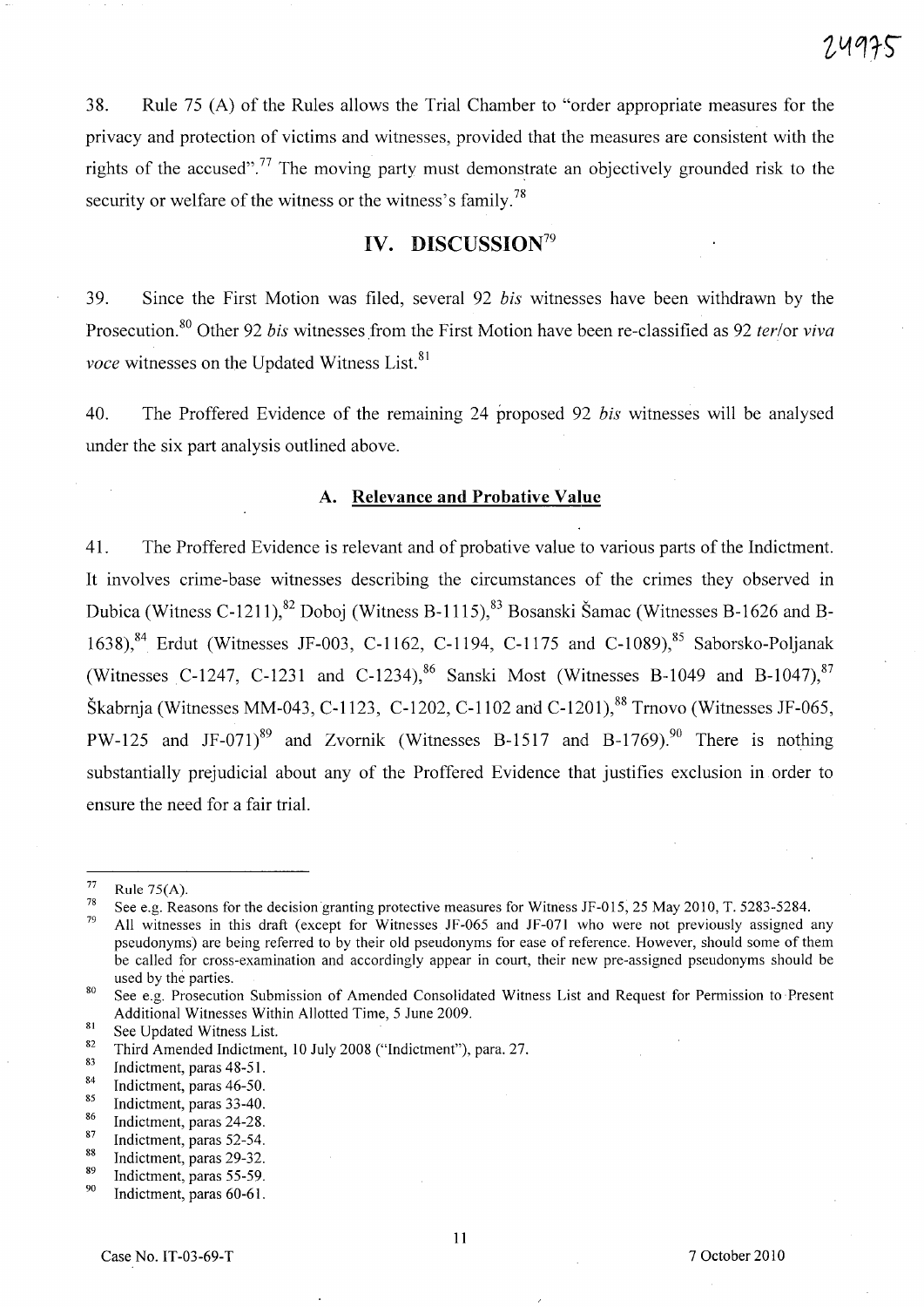## **B. Acts and Conduct of the Accused**

42. All of the Proffered Evidence describes the acts and conduct of people other than the Accused. Both Defence teams argue that the Proffered Evidence goes to proof of the Accused's acts and conduct because they are charged on a JCE theory. This argument loads the term "acts and conduct" with legal content that is inconsistent with the Appeals Chamber's interpretation of the term in *Galic.* 

43. Nor is the Chamber persuaded by the Stanišić Defence's argument based on the *Brdanin* Judgement. The JCE analysis in *Brtlanin* did not relate either to Rule 92 *bis* or to analysing the acts and conduct of the accused pursuant to Rule 92 *bis. Brdanin* does not undermine or otherwise change the *Galic* conception of acts and conduct of the accused. The Chamber finds that none of the Proffered Evidence involves acts and conduct of the Accused.

# C. **Discretionary Factors**

44. All Proffered Evidence is *prima facie* cumulative with oral testimony which was offered or is expected to be offered by at least one other witness in the Prosecution's case. None of the factors against admitting the Proffered Evidence are present: there is no overriding public interest for denying its admission, the proposed evidence has not been demonstrated to be unreliable by its nature or source, and the proposed evidence's prejudicial effect does not outweigh its probative value.

45. The Chamber finds that the discretionary factors favour admission of the Proffered Evidence.

#### **D. Formal Requirements**

46. The written statements of seven of the 92 *bis* witnesses - Witnesses B-1049, JF-003, MM-043, B-1638, PW-125, B-1626 and JF-065 - have been offered with no declarations by the witnesses and verifications by a Presiding Officer or by another appropriate official who meets the requirements of Rule 92 *bis* (B).<sup>91</sup> The Chamber will defer its decision on the admissibility of this evidence until such declarations and verifications are obtained.

47. Incomplete sets of translated verifications and declarations have been offered for 14 of the *92 bis* witnesses: Witnesses C-1089, C-1211, C-1175, C-1247, C-1123, C-1162, B-1769, C-1194,

<sup>&</sup>lt;sup>91</sup> Witnesses B-1517 and B-1047's materials in the Corrigendum Annex also lack attesting declarations, but these shortcomings are immaterial after the finding below that their evidence is to be assessed under Rule 92 ter.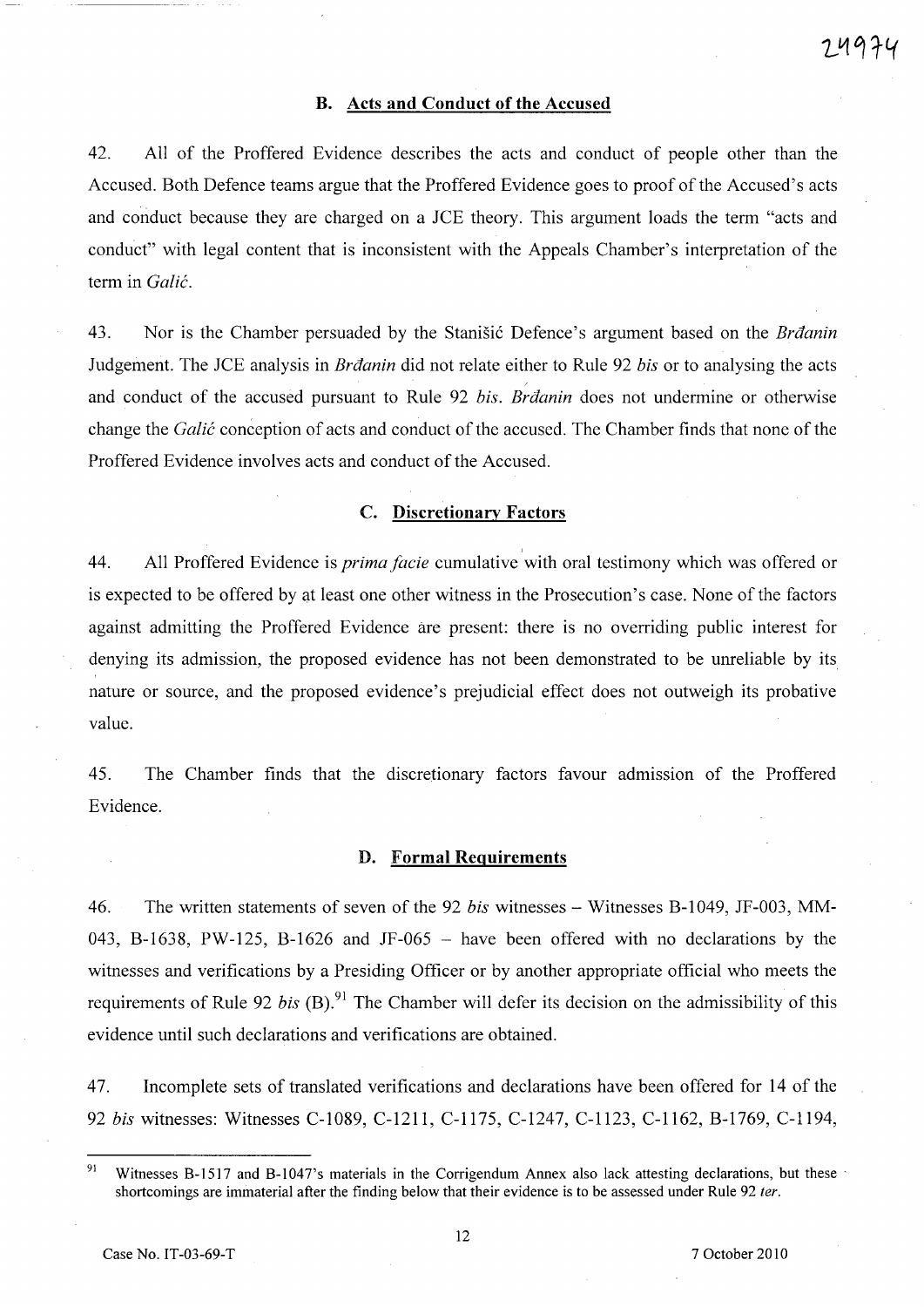C-1202, C-1231, C-1234, C-1102, C-1201, and *JF-071*. Specifically, these witnesses<sup>92</sup> have only English versions of their verifications and *B/C/S* versions of their declarations. The Chamber will admit the evidence provided that English versions of the declarations and *B/C/S* versions of the verifications are provided.

48. The Proffered Evidence for Witness B-1115 meets the formal requirements of Rule 92 *bis*  (B) of the Rules.

#### E. **Appearance for Cross-Examination**

49. Both Defence Responses indicate that all of the Proffered Evidence goes to live and important issues because these crimes underlie the *lCE* theory in the Indictment. The Defence's expansive interpretation of "live and important issue" leads to a conclusion that every piece of evidence relating to any alleged crime underlying the *lCE* theory would necessitate crossexamination. The view that the Defence urges the Chamber to adopt would functionally rule out the possibility that a written statement could be admitted into evidence without the author being subjected to cross-examination; however, this is precisely the possibility for which Rule 92 *bis* provides, subject to the Chamber's discretion.

50. For the purpose of this Rule 92 *bis* determination, the Chamber is of the opinion that, as a general rule, the evidence of perpetrated crimes should not be considered as such as sufficiently "live and important" in this case to give the Defence a right to cross-examining the 92 *bis* witnesses who attest to the occurrence of these crimes.

51. In analysing whether the acts and conduct of persons described in the testimony reach such a degree of proximity to the Accused as to warrant cross-examination, the Chamber notes that two proposed 92 *bis* witnesses - Witness C-1175 and Witness B-1517 - identify DB agents as parties present during the actions of paramilitaries described in the Proffered Evidence.<sup>93</sup> Considering that the Accused are alleged to have had leadership positions in the  $DB<sub>1</sub><sup>94</sup>$  this evidence concerns acts and conduct of persons sufficiently proximate to the Accused as to warrant their cross-examination. The references to the DB in Witness C-1175's statements are incidental to the witness's overall testimony and redactions can be reasonably made.<sup>95</sup> If preferred, the Prosecution may tender the

<sup>92</sup> For Witness C-120l only an English version of the 92 *bis* verification is submitted.

<sup>&</sup>lt;sup>93</sup> See Proffered Evidence of Witnesses C-1175 and B-1517.

The Chamber notes that the Parties agreed that the Accused Stanišić held leadership positions within the DB at the time relevant to the hidictment and that the Accused Simatovic worked in the DB in various roles in the period between 1978 and 2001, see Prosecution Submission on Agreed Facts, 15 June 2007 (partly confidential).

<sup>95</sup> See 0203-4644 ( $4<sup>th</sup>$  from last sentence in  $4<sup>th</sup>$  paragraph regarding DB member); 0302-8268 (same); T.25464, lines 13-15 (sentence referencing same man who was identified as DB member in written statement).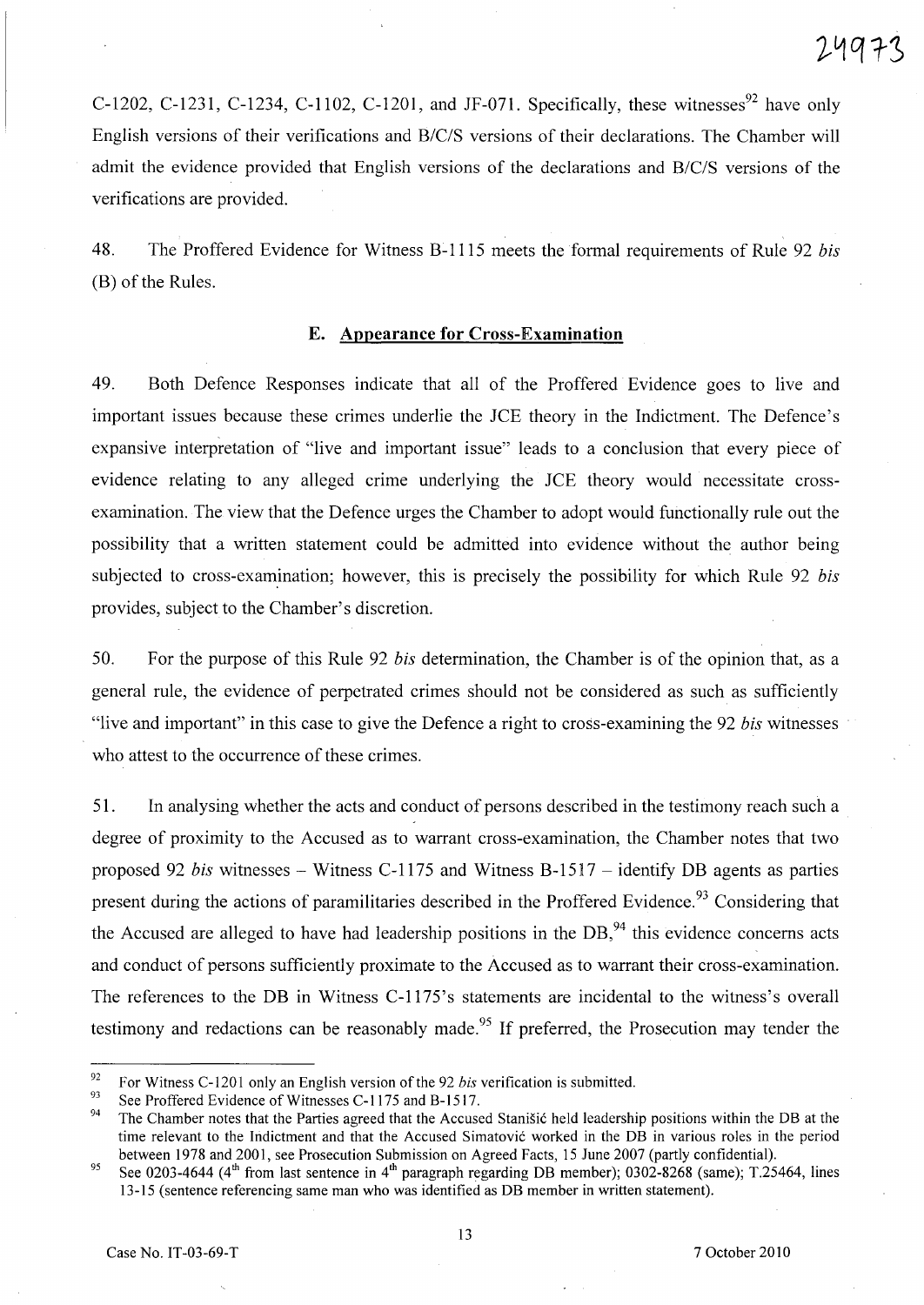evidence of this witness in its totality by producing this witness for cross-examination. By contrast, the Chamber finds that Witness B-1517's interactions with DB agents are so integral to his overall testimony that redactions would be impractical.

52. In relation to Witness B-1 047, the Chamber notes that his evidence refers to *inter alia* both black and red berets worn by Arkan's men. In order to clarify aspects related to the attire and membership of the Red Berets, something which other witnesses testified about<sup>96</sup> but which in the opinion of the Chamber requires further attention, notwithstanding the fact that it may not be considered live and important in this case, or sufficiently proximate to the Accused, the Chamber decides to use its discretion to require Witness B-1047 to appear for cross-examination.

53. Finally, the Chamber notes that, as explained above, the Proffered Evidence is *prima facie*  cumulative with the testimony of other witnesses in this case. The Defence points out that some of the Proffered Evidence has never been subject to cross-examination. However, the Chamber notes that Rule 92 *bis* of the Rules does not require cross-examination before evidence can be admitted.

54. Accordingly, in its discretion, the Chamber considers that the nature of the testimony offered does not require calling the 92 *bis* witnesses for cross-examination, with the exception of Witnesses B-1517 and B-1047.

#### F. **Associated Exhibits**

55. The Chamber notes handwritten annotations attached to Witness B-1638's written statement (ERN 0025-8364-00245-8372). They appear to the Chamber as notes made by participants in the interview. While the witness refers to the names mentioned in the handwritten notes, the witness does not refer to the notes themselves in his statement. The Chamber' therefore finds the handwritten notes inadmissible.

56. Several associated exhibits were tendered twice with two different witnesses: the exhibits of *65 ter* numbers 2812 and 2813 with Witnesses MM-043 and C-1201; 65 *ter* numbers 1667 and 1657 with Witnesses JF-003 and C-1162; ERN number 0363-9711-0363-9711 with Witnesses PW-125 and JF-071; 65 *ter* number 1936 with Witnesses C-1102 and C-1201; 65 *ter* numbers 20,3536 and 4699 with Witnesses B-1638 and B-1626. So as not to overburden the record, the Chamber will only consider these exhibits once. Moreover, only selected pages of 65 *ter* 1936 are referred to in the underlying evidence and therefore the Chamber will only consider the following pages - ERN number: 0336-6267-0336-6267; 0336-6294-0336-6294.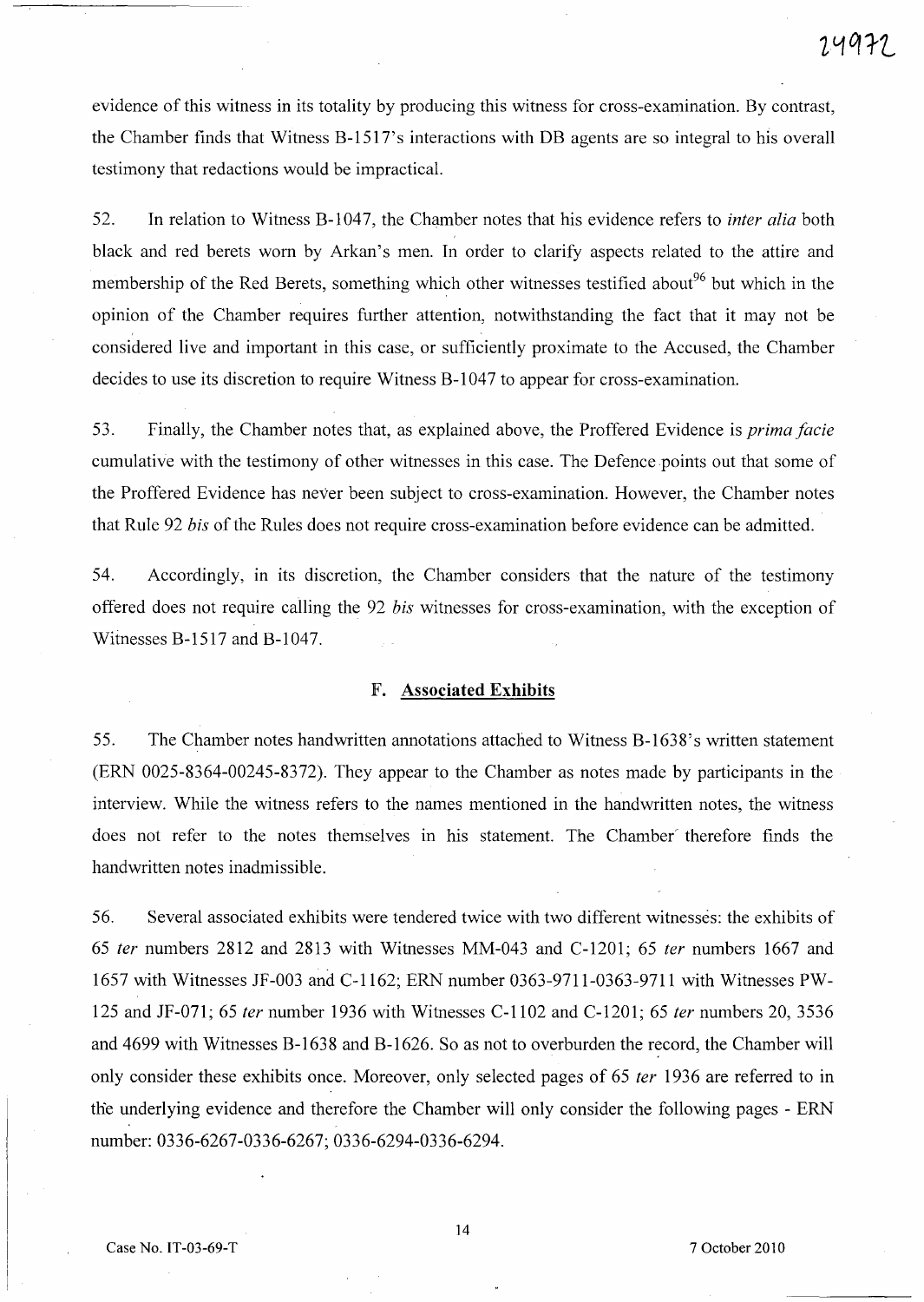57. Additionally, Witness C-1202 has only an English version of his clarifying additional statement (ERN 0295-5079-0295-5079) offered without a corresponding *B/C/S* version. The Prosecution is requested to provide the Chamber with a *B/C/S* version.

58. Witness C-1194 has an unredacted English version of a statement offered but a redacted *B/C/S* version. The Chamber requests the Prosecution to submit an unredacted version in *B/C/S.* 

59. Rule 65 fer number 2829 has been tendered through Witness B-1115 with an incorrect English translation. The Prosecution is requested to provide the Chamber with the proper translation.

60. Turning to the arguments of the Parties, the Defence argues that the exhibits were not tendered through the relevant witnesses in past proceedings and that some witnesses have never testified before the Tribunal. The Chamber notes that these asserted criteria are not required by the jurisprudence and recalls that associated exhibits may be admitted whenever they form an "inseparable and indispensable" part of the Proffered Evidence.

61. The Chamber finds that the rest of associated exhibits form an "inseparable and indispensable" part of the Proffered Evidence and are therefore admissible under Rule 92 *bis.* 

#### **G. Protective Measures**

62. As regards Witness C-1231, the Chamber recognises the witness's proximity to the territory .ofthe Krajina, the fact that the witness sees former SVK members on a daily basis, and the fact that his evidence pertains to the crimes committed by SVK soldiers. Taking these circumstances into account, and balancing the risks that the witness and his family may face after his evidence becomes public against the Accused's right to a public trial, the Chamber considered that protective measures should be granted. Accordingly, the evidence of Witness C-1231 shall be admitted under seal and he shall be referred to as Witness C-1231 in all public filings.

63. In relation to Witness C-1202, his PTSD and emotional suffering, even if allegedly corroborated by a medical report, do not establish an objectively grounded risk to the welfare of the witness or the witness's family. The Chamber considers that if the witness's evidence is deemed admissible pursuant to Rule 92 *bis,* without a need for the witness to appear for cross-examination, he will not bear any additional emotional burden by having to re-live the events during *viva voce*  testimony. The request for protective measures with respect to Witness C-1202 is therefore denied.

<sup>&</sup>lt;sup>96</sup> See e.g. T. 2314, 2585, 3626-3627.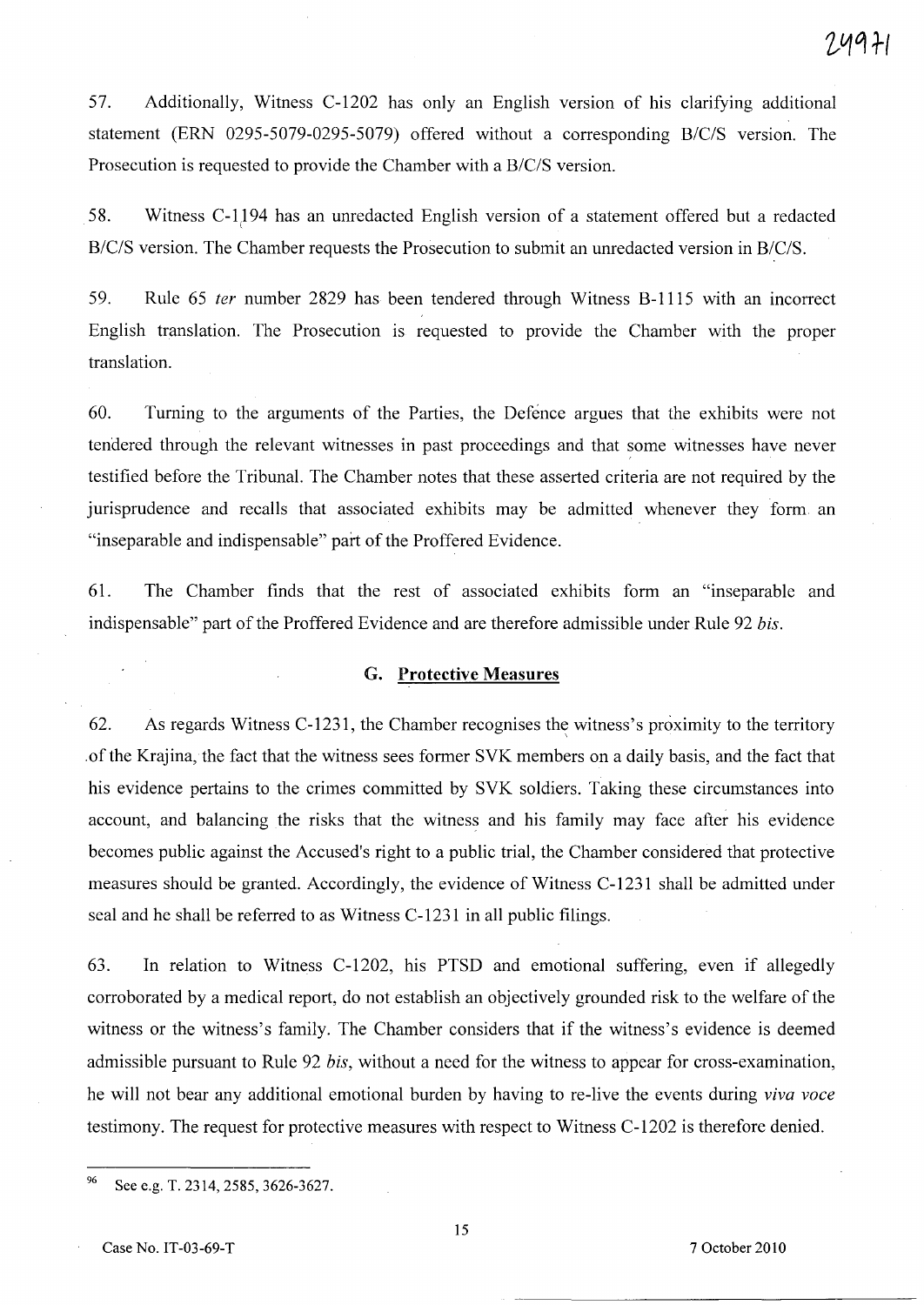64. The Chamber reminds the Prosecution that evidence admitted pursuant to Rule 92 *bis* of the Rules is public unless a request for protective measures in relation to the relevant witness has been submitted and granted. The Proffered Evidence is admissible under seal as specified in the disposition.<sup>97</sup> However, until the Prosecution is in a position to re-affirm that protective measures are not required for Witnesses C-I089, C-1247, C-1123, C-1162, B-1769, C-1194, C-1234, C-I102, C-1201, JF-071, B-I049, JF-003, MM-043, B-1626 and JF-065 also the evidence of these witnesses should be provisionally treated as confidential. The Prosecution is given 28 days to report to the Chamber as to whether it will apply for protective measures in relation to these witnesses.

# **V.** CONCLUSION

65. Accordingly, evidence of the following 92 *bis* witnesses is admissible pursuant to Rule 92 *bis* without a need for redaction or requiring them to appear for cross-examination: Witnesses B-1049, JF-003, C-1247, MM-043, C-1123, B-1626, C-I089, C-1162, PW-125, B-1769, B-1115, C-1194, C-1202, C-1234, C-II02, B-1638, C-1201, C-1211, C-1231, JF-065 and JF-071. Witness C-1175's Proffered Evidence is admissible in redacted form as indicated above unless the Prosecution prefers to have the entire statement admitted by calling this witness to appear for cross-examination under Rule 92 ter. Witnesses B-1517 and B-1047's evidence is admissible only subject to their appearance for cross-examination.

## VI. DISPOSITION

66. For the foregoing reasons and pursuant to Rules 75, 89 and 92 *bis* of the Rules, the Chamber GRANTS the Stanisic Defence leave to exceed the word limit in the Stanisic Response;

GRANTS the Prosecution leave to file a reply to the Simatovic Response and Stanisic Response;

GRANTS the First Motion in part;

GRANTS the Protective Measures Motion as regards Witness C-1231;

GRANTS the Submission as regards changing the mode of testimony for Witnesses B-1237 and B-1115;

67. ADMITS into evidence the following provided that proper translations of verifications and declarations are provided within 28 days of the rendering of this decision:

 $97$  See infra, paras 67-69.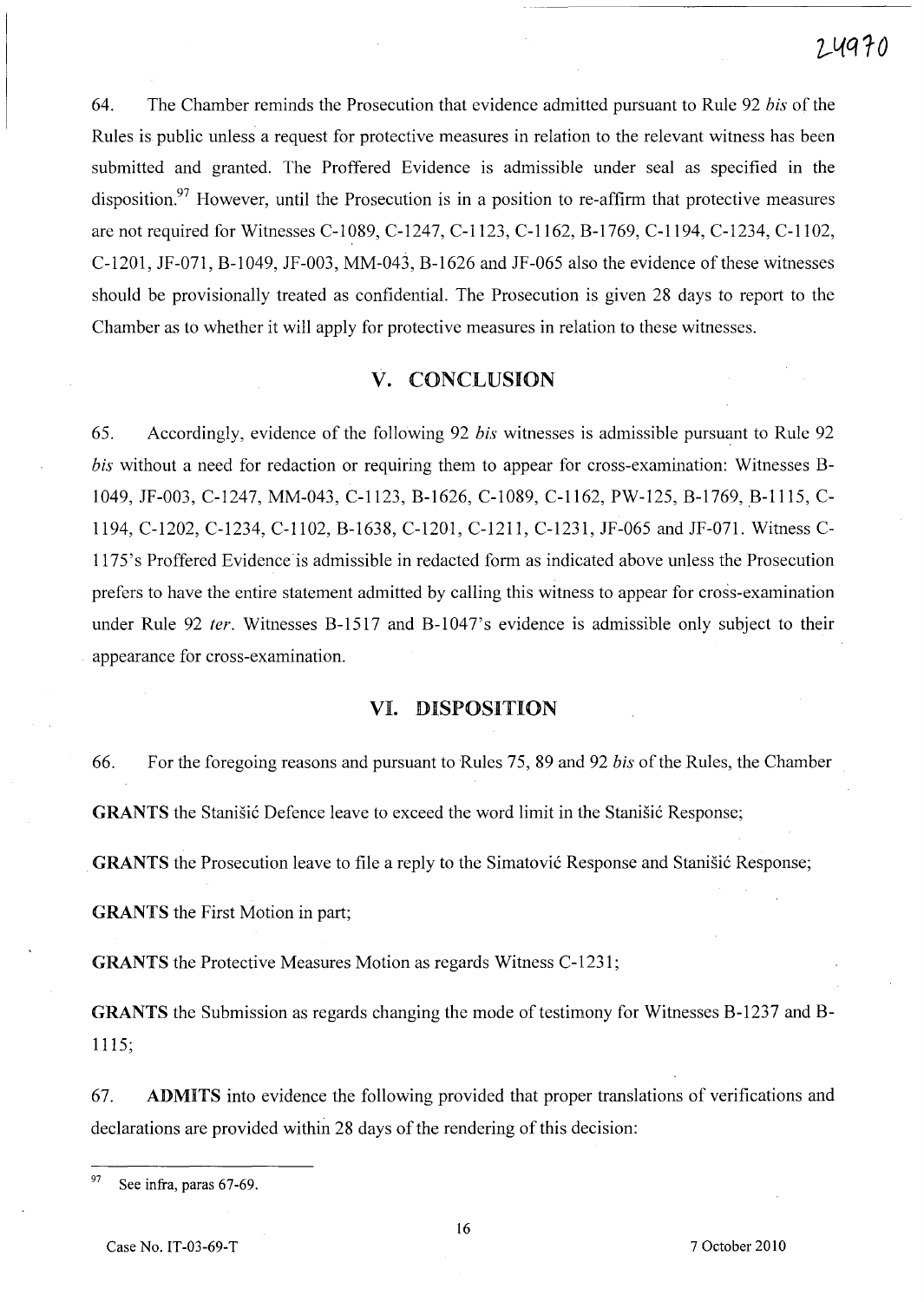- 1) C-1211: Statement by 65 fer number: 5497 (under seal); Testimony: IT-95-11 (under seal).
- 2) C-1175 with redactions:<sup>98</sup> Statement by 65 ter number: 5477 (under seal), 5479 (under seal), 5478 (under seal); Statements by ERN number: *Eng:* 0203-4642-0203-4648 (under seal):<sup>99</sup> *BCS*: 0302-8266-0302-8273 (under seal), 0333-9147-0333-9147 (under seal); Testimony: IT-02-54 (T.25462:18-T.25476:22, T.25477:7-T.25490:24); Associated Exhibits by 65 fer number: 1749 (under seal), 1741 (under seal), 5468 (under seal), 5469,5470,5471,5472,5473,5474,5475,5476.
- 3) C-1089: Statements by ERN Number: *Eng:* 0081-7557-0081-7562, 0089-5072-0089- 5074, 0295-9289-0285-9291 100, 0295-9333-0295-9333; *BCS: 0295-9332-0295-9332,*  0295-9292-0295-9292, 0295-9293-0295-9298, 0295-9299-0295-9301;<sup>101</sup> Associated Exhibits by 65 fer number: 1865.
- 4) C-1247: Statements by 65 fer number: 561; Testimony: IT-02-54-T (T.25514-T.25538).
- 5) C\_1123: 102 Statements by ERN Number: *Eng:* 0104-7885-0104-7889,0469-0687-0469- *0688; BCS:* 0469-0689-0469-0692, 0469-0724-0469-0724; Statements by 65 fer number: 5441; Associated Exhibits by 65 fer number: 5432, 5435, 5434, 4634, 5436, 5437, 5439, 5440. <sup>103</sup>
- 6) C-1162:  $^{104}$  Statements by 65 *ter* number: 5452, 5453, 5454, 5456; Associated Exhibits by 65 *ter* number:  $1667$ ,<sup>105</sup> 1657,<sup>106</sup> 5455.

<sup>&</sup>lt;sup>98</sup> See 0203-4644 (4<sup>th</sup> from last sentence in 4<sup>th</sup> paragraph regarding DB member); 0302-8268 (same); T.25464, lines 13-15 (sentence referencing same man who was identified as DB member in written statement).

<sup>&</sup>lt;sup>99</sup> The Chamber notes that only personal details are redacted and the redactions do not reach the substance of the witness's statement.

<sup>&</sup>lt;sup>100</sup> The Chamber notes that it has been provided by the Prosecution with the declaration of Witness C-1089 under this ERN number. However, a different document with the same ERN number appears uploaded in E-court. The Chamber requests the Prosecution to verify this issue.

<sup>&</sup>lt;sup>101</sup> These are the corrected ERN numbers as they appear on the exhibits; the original ERN numbers 0302-2484-0302-2489 and 0302-9997-0302-9999 as listed by the Prosecution on the 09-11-13 Corrigendum are crossed out on the exhibits. Moreover, the Chamber notes that the 92 *his* package of this witness, as admitted in the *Milosevic* case, contains additional statement making corrections to 0081-7557-0081-7562 as well as English version of Rule 92 *his* verification and *B/c/S* version of Rule 92 *his* declaration. The Chamber finds that the whole package should be considered together.

<sup>&</sup>lt;sup>102</sup> The Chamber notes that the Prosecution has requested no protective measures for this witness. Still, the Corrigendum Annex lists all items as tendered under seal. See supra, para. 64.

<sup>&</sup>lt;sup>103</sup> The Chamber notes that 65 *ter* 2832 and 5438 were also tendered as P909 and P910 through Witness Strinovic and will deal with their admission together with other documents marked for identification during Witness Strinović's testimony.

 $104$  The Prosecution has requested no protective measures for this witness. Still, the Corrigendum Annex lists all items as tendered under seal. See supra, para. 64.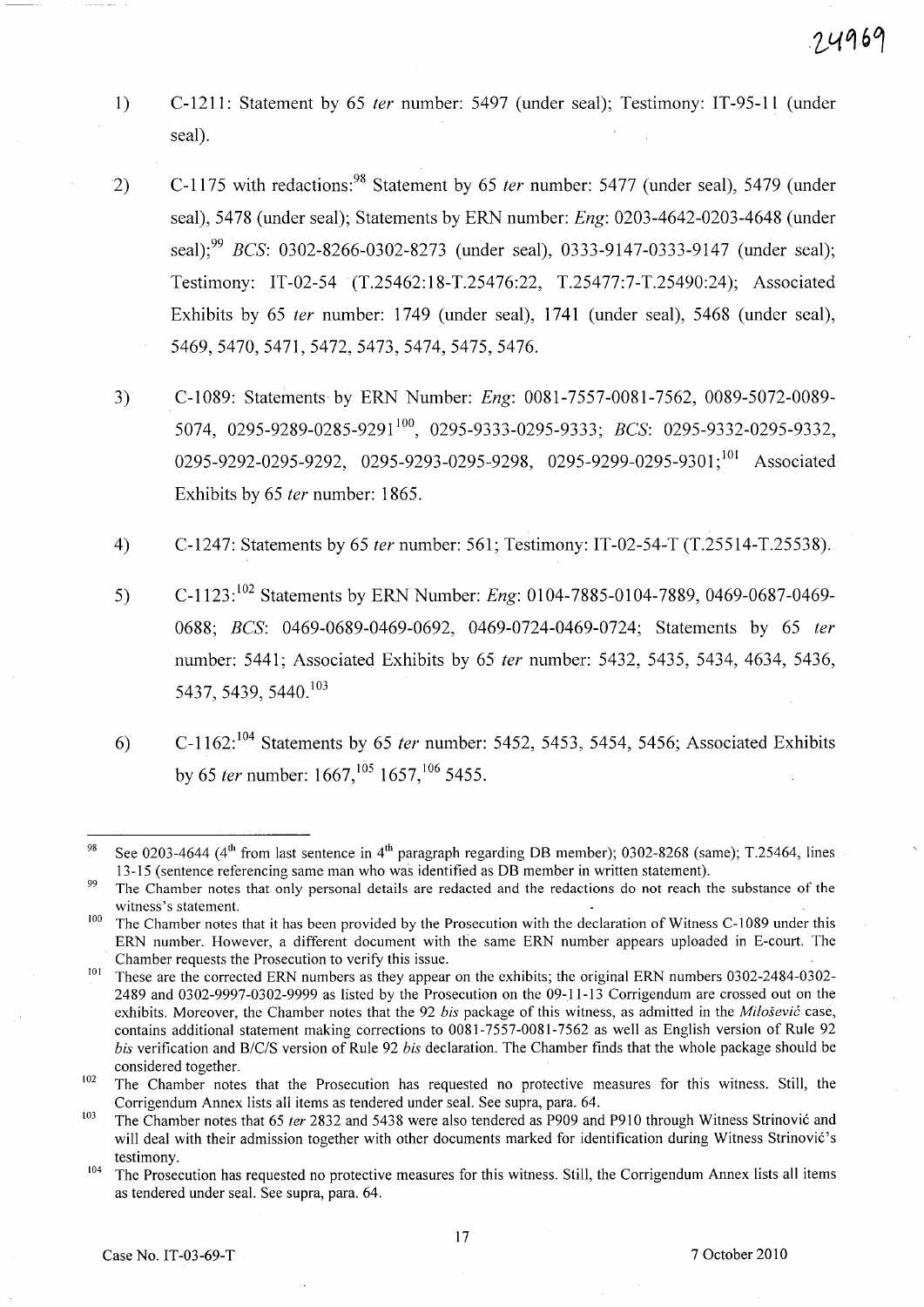- 7) B-1769: Statements by 65 *ter* number: 5459, 5460; Statements by ERN number: *Eng*: *0461-5698-0461-5699; BCS:* 0461-5718-0461-5718; Associated Exhibits by ERN numbers: 0038-6915-0038-6915, 0038-6920-0038-6920, 0038-6927-0038-6927.
- 8) C-1194: Statements by 65 *ter* number: 5489, 5490, 5491.<sup>107</sup>
- 9) C-1202: Statements by 65 *ter* number: 5495;<sup>108</sup> Statements by ERN number: *Eng*: 0295-5068-0295-5070, 0295-5079-0295-5079; *BCS: 0295-5078-0295-5078.* <sup>109</sup>
- 10) C-123l: all evidence under seal; Statements by 65 *fer* number: 5500; Statements by ERN number: *Eng:* 0465-6619-0465-6620; *BCS: 0465-6627-0465-6627.*
- 11) C-1234: Statements by 65 *fer* number: 5502 (in *BCS* only 0295-5035-0295-5040), 5503, 5504; Testimony: IT-02-54-T (T.23686-T.23719), IT-95-11 (T.2647-T.2720; T.2721- T.2734); Associated Exhibits by 65 *ter* number: 650.<sup>110</sup>
- 12) C-II02: Statements by 65 *fer* number: 4785, 5422; Statement by ERN number: *Eng: 0295-5125-0295-5125; BCS:* 0295-5125-0295-5125; Testimony: IT -02-54-T (T.24969:5-T.25004:9), IT-95-11 (T.3864:23-T.3880:15); Associated Exhibits by 65 *(er*  number: 282; 285; 283; 4615; 1936 - only selected pages - ERN number: 0336-6267- 0336-6267,0336-6294-0336-6294. <sup>111</sup>
- 13) C-120l: Statements by 65 *{er* number: 5492, 5493 112 Testimony: IT-95-11 (T.2829- T.2858); Associated Exhibits by 65 *ter* number: 2813.<sup>113</sup>
- 14) JF-07l: Statements by 65 *{er* number: 5487, 5488; Associated Exhibits by ERN numbers: 3363-9697-0363-9697, 0363-9699-0363-9699, 0363-9701-0363-9701, 0363-9703-0363-9703,0363-9711-0363-9711. <sup>114</sup>

 $^{105}$  See supra, para. 56.

 $\frac{106}{107}$  See ibid.

 $\frac{107}{108}$  See supra, para. 58.

The Chamber notes that the personal details of the witness are redacted. The Chamber finds that the unredacted version of this statement should be considered for admission. The Prosecution is requested to provide the Chamber with the unredacted version of 65 ter 5495.

<sup>109</sup> See supra, para. 57.

<sup>&</sup>lt;sup>110</sup> The Chamber notes that 65 *ter* 45 has already been admitted as exhibit P70 and will be simply cross-referenced.<br><sup>111</sup> See supra, para, 56. The Chamber notes that 65 *ter* 45 has already been admitted as ownihit B70

See supra, para. 56. The Chamber notes that 65 ter 45 has already been admitted as exhibit P70 and 65 ter 31 as P141; they will be simply cross-referenced.

 $\frac{112}{113}$  See supra, para. 47, ft 92.

<sup>113</sup> See ibid. 65 fer number 1936, although relevant here, is admitted into evidence through other 92 *bis* witness. In order not to overburden the trial record it will not be admitted here for a second time but rather simply crossreferenced. Moreover, the Chamber notes that 65 ter 2811 has already been admitted as exhibit P100 and 65 ter 2812 as P101; they will be simply cross-referenced.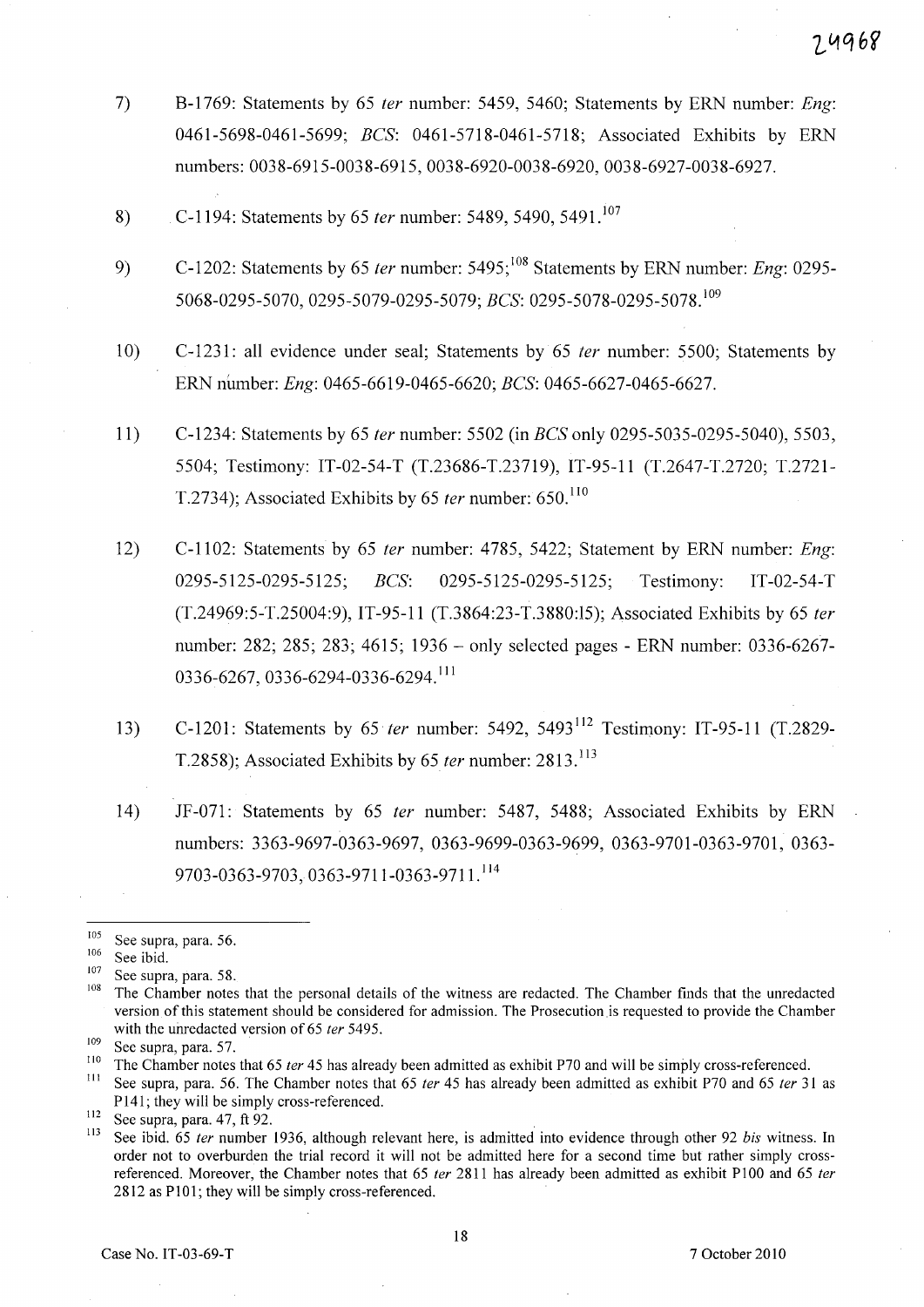68. **FINDS** otherwise admissible but **DEFERS** admitting the following Proffered Evidence until the required attesting declarations and verifications are provided:

- 1) B-1049: Statements by 65 fer number: 5401.
- 2) JF-003: Statements by 65 ter number: 5402, 5403; Associated Exhibits by 65 ter number: 5404. <sup>115</sup>
- 3) MM-043: Statements by 65 fer number: 5415; Testimony: IT-95-11 (T.3223-T.3292; T.3385-T.3444); Associated Exhibits by 65 ter number: 5416, 5417; 5418. <sup>116</sup>
- 4) B-1638: Statements by ERN number:. *Eng:* 0025-8344-0025-8363 (under seal); *BCS:*  0063-7563-0063-7578 (under seal);<sup>117</sup> Testimony: IT-95-9 (T.11676-T-T.11716; T.11717-T.1181 0; T.l1811-T.l1875) (under seal - all closed session); Associated Exhibits by 65 ter number: 4690 (under seal), 4599, 4700 (under seal),  $20^{118}$ , 3536,  $119$ 3746, 3690, 3552, 3541, 3743, 4699,<sup>120</sup> 757, 3555, 3635, 3630, 3783; Associated Exhibits by ERN number: *Eng*: 0117-9104-0117-9104 (under seal).<sup>121</sup>
- 5) PW-125: Statements by 65 ter number: 5457 (under seal); Testimony: IT-05-88-T (T.3300-T.3321) (under seal); Associated Exhibits by ERN numbers: 0363-9681-0363- 9681; 0363-9683-0363-9683; 0363-9685-0363-9685 (under seal); 0363-9687-0363- 9687; 0363-9689-0363-9689. <sup>122</sup>
- 6) B-1626: Statements by 65 ter number: 5148; Testimony: IT -95-9 (T.1516: 16-T.1552: 18, T.1553: 13-T.1622:20; T.1634:5-T.1692:9; T. 1693: 17-T.1758:4; T.1760: 12-T.1834:21, T.1840:7-T.1905: 13; T.1906:13-T.1986:5; T.1987-21-T.2074: 16; T.2075: 18-T.2107: 18,

 $\frac{114}{115}$  See supra, para. 56.

See ibid. 65 ter numbers 1657 and 1667, although relevant here, are to be admitted into evidence through other 92 *his* witness. In order not to overburden the trial record, they will not be admitted here for a second time but rather simply cross-referenced. The Chamber also notes that 65 ter 1628 has already been admitted as exhibit P321 and will be simply cross-referenced.

<sup>&</sup>lt;sup>116</sup> See ibid. 65 *ter* numbers 2812 and 2813, although relevant here, are to be admitted into evidence through other 92 *his* witness. In order not to overburden the trial record they will not be admitted here for a second time but rather simply cross-referenced.

<sup>&</sup>lt;sup>117</sup> The Chamber notes that only personal details are redacted and the redactions do not reach the substance of the witness's statement.

 $\frac{118}{119}$  See supra, para. 56.

 $\frac{119}{120}$  See ibid.

 $\frac{120}{121}$  See ibid.

<sup>&</sup>lt;sup>121</sup> The Chamber notes that 65 *ter* 3678 has already been admitted as exhibit P209 and will be simply cross-referenced.<br><sup>122</sup> See ibid EPM number 0262.0711.0262.0711.elthough relaxant have in admitted inte avidance thro See ibid. ERN number 0363-9711-0363-9711, although relevant here, is admitted into evidence through other 92 *his* witness. In order not to overburden the trial record it will not be admitted here for a second time but rather simply cross-referenced.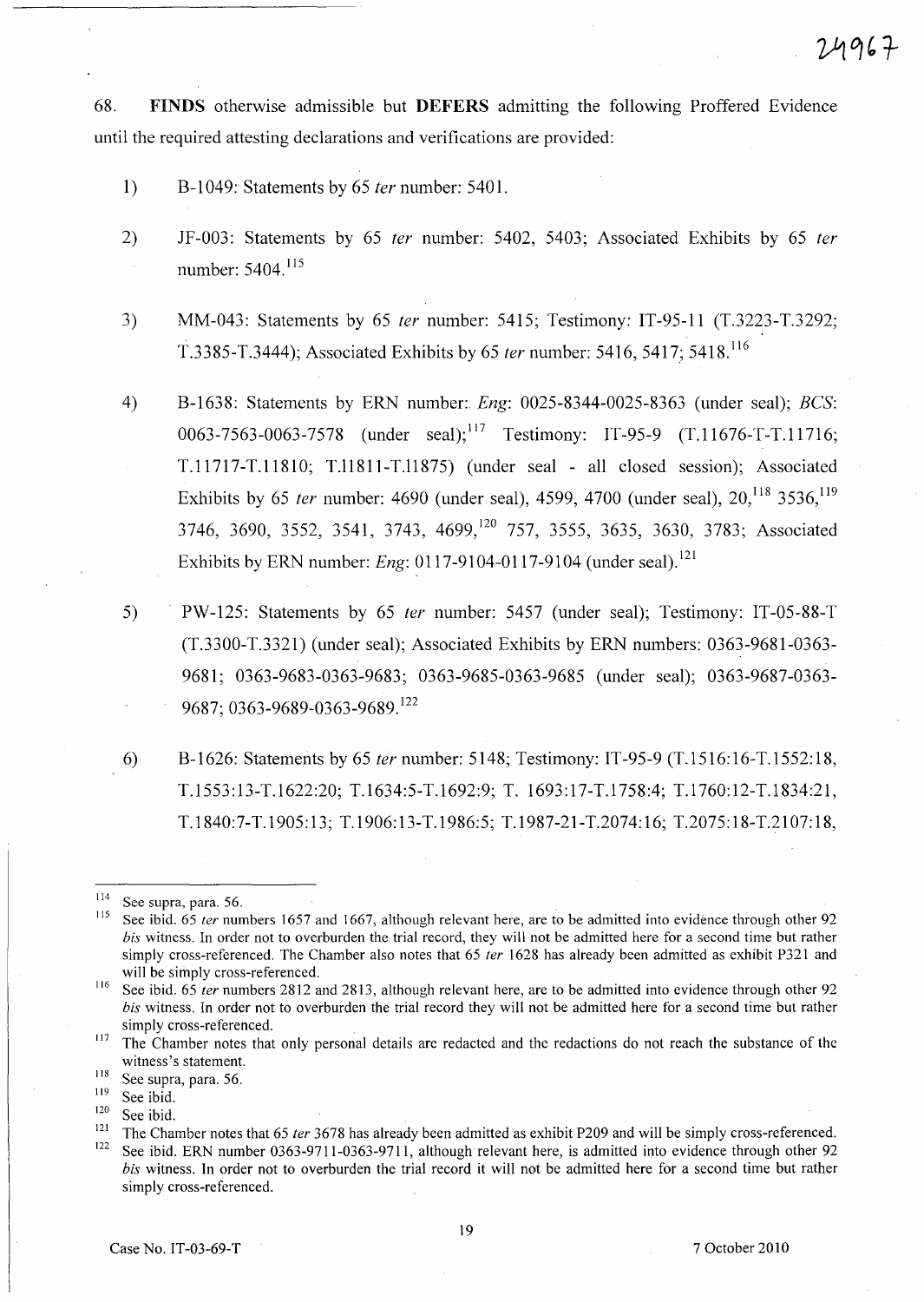T.2159:15-T.2179:5) (under seal); Associated Exhibits by 65 *ter* number:  $20,^{123}$  91, 752, 753, 3539, 3553, 3570, 3571, 3575, 3577, 3586, 3605, 3606, 3608, 3614, 3616, 3627, 3632, 3636, 3637, 3645, 3659, 3668, 3672, 3687, 3689, 3702, 3705 124, 5146, 5147, 5159,5160,5167; Associated Exhibits: IT-95-9 (PI5; *P12/F15)* (no ERN numbers). 125

7) JF-065: Statements by 65 fer number: 5430; Associated Exhibits by ERN numbers: 0363-9705-0363-9705, 0363-9707-0363-9707, 0363-9713-0363-9713, 0363-9715-0363- 9715,0363-9717-0363-9717,0363-9719-0363-9719.

69. ADMITS the following evidence of B-1115: Statements by 65 fer number: 5463 (under seal); Statements by ERN number: *Eng:* 0213-2273-0213-2274 (under seal), 0304-8716-0304-8716 (under seal); *BCS:* 0304-9129-0304-9130 (under seal), 0213-2289-0213-2289 (under seal); Testimony: IT-02-54 (T.27561-T.27602); Associated Exhibits by 65 fer number: 2829 (under seal) 126, 5464 (under seal); Associated Exhibits by ERN number: *Eng: 0038-3731-0038-3735*  (under seal); *BCS:* 0062-1930-0062-1935 (under seal).

70. INSTRUCTS the Prosecution within fourteen days of the filing of this decision to inform the Chamber whether it prefers to call Witness C-1175 for cross-examination under Rule 92 *bis* (C) or whether to accept the admission of redacted statements of the witness and REQUESTS the Prosecution to make such redactions if it chooses the latter;

REQUESTS the Registry, the moment the evidence of Witnesses C-I089, C-1247, C-1123, C-1162, B-1769, C-1194, C-1234, C-II02, C-1201, JF-071, B-I049, JF-003, MM-043, B-1626 and JF-065 is admitted into evidence, to provisionally place it under seal; REQUESTS the Prosecution within twenty-eight days of the filing of this decision to report to the Chamber as to whether it will apply for protective measures in relation to these witnesses;

REQUESTS the Registry to change the status of admitted documents in relation to those 15 witnesses mentioned in paragraph 64 to public unless the Prosecution files a request for protective measures within the time specified above;

24966

*<sup>123 65</sup>ter* number 20, although relevant here, is also tendered into evidence through other 92 *his* witness. In order not to overburden the trial record it will be admitted here (as opposed to being simply cross-referenced) only in case the evidence of Witness B-1638 is not admitted.

<sup>124</sup> Appearing in e-court as a duplicate of 65 *ler* 21 and containing only one photograph.<br>
125 See summa now 56 65 *december 3526 and 4600* elthough relevant have an also in

<sup>125</sup> See supra, para. 56. 65 *ter* numbers 3536 and 4699, although relevant here, are also tendered into evidence through other 92 *his* witness. In order not to overburden the trial record they will be admitted here (as opposed to being simply cross-referenced) only in case the evidence of Witness B-1638 is not admitted. Similarly, the Chamber notes that 65 *ler* 754 has already been admitted as exhibit DJ7, 65 *ter* 3316 as P194, 65 *fer* 3569 as P197, 65 *ler*